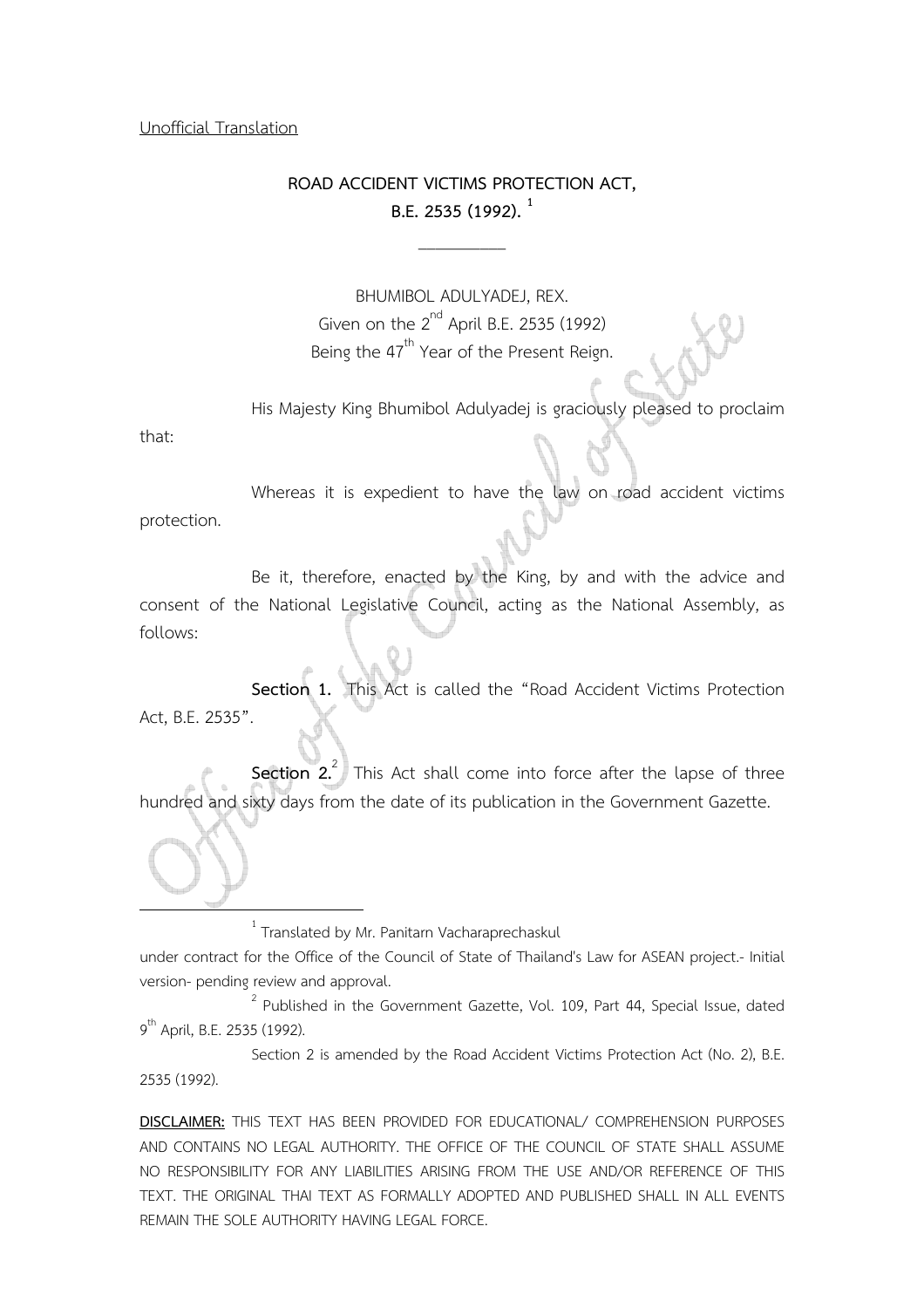**Section 3.** All other laws, rules and regulations in so far as they are already provided herein, or are contrary to or inconsistent with the provisions of this Act, shall be replaced by this Act.

**Section 4.** In this Act:

"Conveyance"<sup>3</sup> means conveyance under the law on vehicle, conveyance under the law on land transport, vehicle under the law on military vehicle, and includes other conveyance prescribed in the Ministerial Regulation;

 "Owner of conveyance" means the person who has ownership or possesory right over the conveyance under hire purchase contract and includes the person who bring the conveyance registered in a foreign country into the Kingdom for temporary use;

 "Victim" means the person whose life, body, or health is injured from the conveyance using or being on the way or from the goods carried or installed in such conveyance and also includes the legal heir of the deceased victim;

 "Injury" means injury to life, body, or health resulting from conveyance;

 "Passenger" means the person appearing in or on conveyance or any part of conveyance, and also includes the person who is getting on or off such conveyance;

 "Insurer" means the insurer under the law on insurance having licensed to operate insurance against loss from conveyances;

 "Basic compensation"<sup>4</sup> means healing expense, expenses necessary in connection with healing, funeral, including compensation for damage and other basic expenses necessary for recovery from damage of the victim in accordance with the particulars and amount of money prescribed in the Ministerial Regulation issued under section 20 paragraph two;

"sign"<sup>5</sup> (repealed)

 $\overline{a}$ 

 $3$  Definition of "Conveyance" of section 4 is amended by the Road Accident Victims Protection Act (No. 4), B.E. 2550 (2007).

<sup>&</sup>lt;sup>4</sup> Definition of "Basic compensation" of section 4 is amended by the Road Accident Victims Protection Act (No. 4), B.E. 2550 (2007).

 $5$  Definition of "Sign" of section 4 is repealed by the Road Accident Victims Protection Act (No. 4), B.E. 2550 (2007).

**DISCLAIMER:** THIS TEXT HAS BEEN PROVIDED FOR EDUCATIONAL/ COMPREHENSION PURPOSES AND CONTAINS NO LEGAL AUTHORITY. THE OFFICE OF THE COUNCIL OF STATE SHALL ASSUME NO RESPONSIBILITY FOR ANY LIABILITIES ARISING FROM THE USE AND/OR REFERENCE OF THIS TEXT. THE ORIGINAL THAI TEXT AS FORMALLY ADOPTED AND PUBLISHED SHALL IN ALL EVENTS REMAIN THE SOLE AUTHORITY HAVING LEGAL FORCE.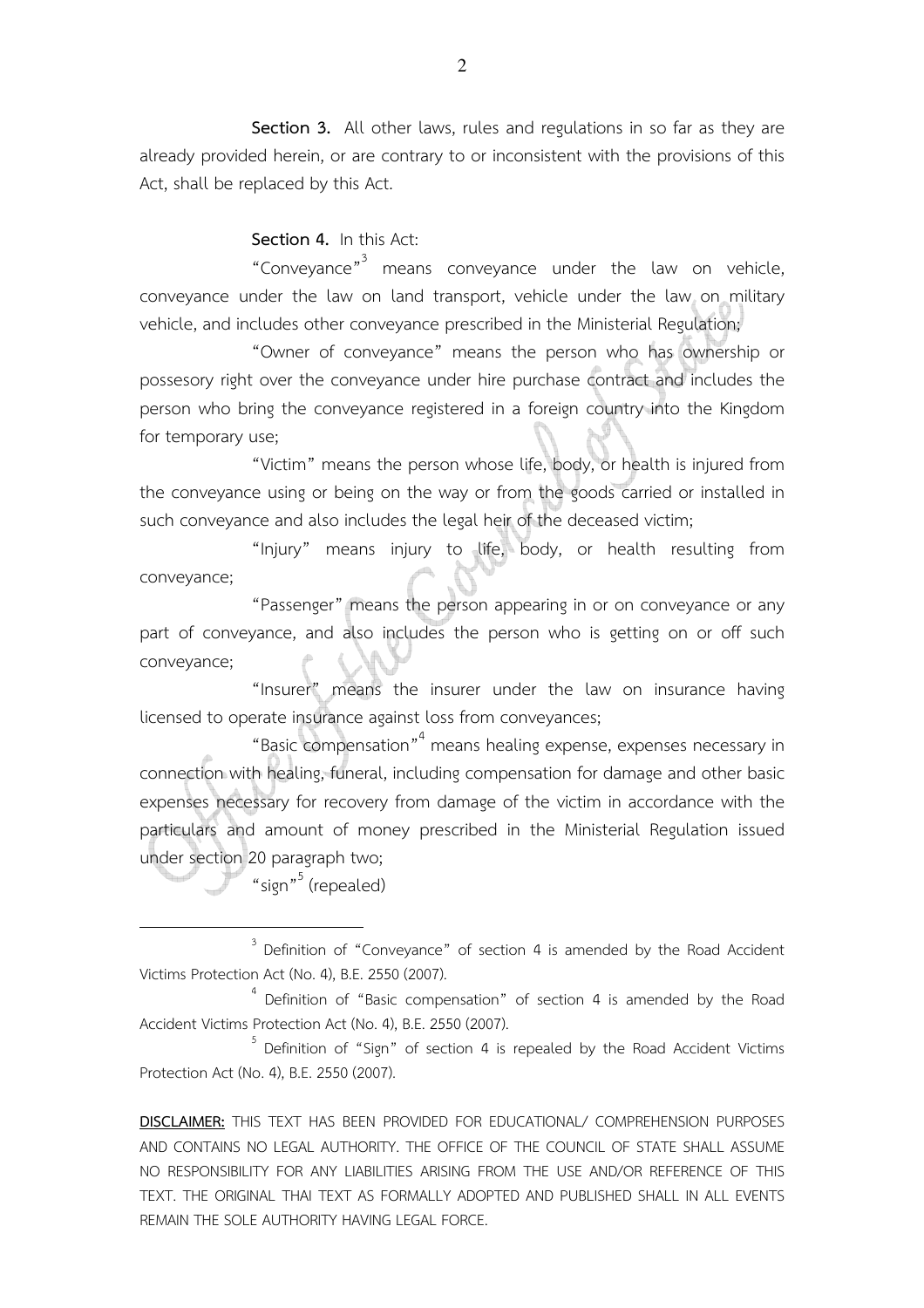"Board"<sup>6</sup> means the Road Accident Victims Protection Board.

"Registrar"<sup>7</sup> means the Director-General of the Insurance Commission, or the person entrusted by the Director-General of the Insurance Commission by publication in the Government Gazette;

"Fund" means the victim compensation fund;

"Minister" means the Minister having charge and control of the execution of this Act.

**Section 5.**<sup>8</sup> The Minister of Finance shall have charge and control of the execution of this Act, and shall have power to issue a Ministerial Regulation and Announcement for the implementation of this Act.

 Such Ministerial Regulation and Announcement shall come into force upon their publication in the Government Gazette.

**Section 6.** There shall be a Board called the "Road Accident Victims Protection Board" consisting of the Permanent Secretary for Finance as Chairperson, representative of the Ministry of Defense, representative of the Ministry of Commerce, representative of the Ministry of Transport, representative of the Ministry of Public Health, representative of the Sub-Ministry of Universities, representative of the Department of Disaster Prevention and Mitigation, representative of the Royal Thai Police, a person entrusted by the Consumer Protection Board under the law on consumer protection, representative of the Insurance Broker Association, representative of the General Insurance Association, representative of the Private Hospital Association, representative of the Medical Council, and not exceeding four other qualified persons appointed by the Council of Ministers, as members. The Director-General of the Insurance Commission shall be member and secretary, and

 $6$  Definition of "Board" of section 4 is added by the Road Accident Victims Protection Act (No. 3), B.E. 2540 (1997).

l.

 $7$  Definition of "Registrar" of section 4 is amended by section 3 (3) of the Insurance Commission Act, B.E. 2550 (2007).

 $^8$  Section 5 is amended by section 3 (3) of the Insurance Commission Act, B.E. 2550 (2007).

 $9^9$  Section 6 is amended by the Road Accident Victims Protection Act (No. 3), B.E. 2540 (1997).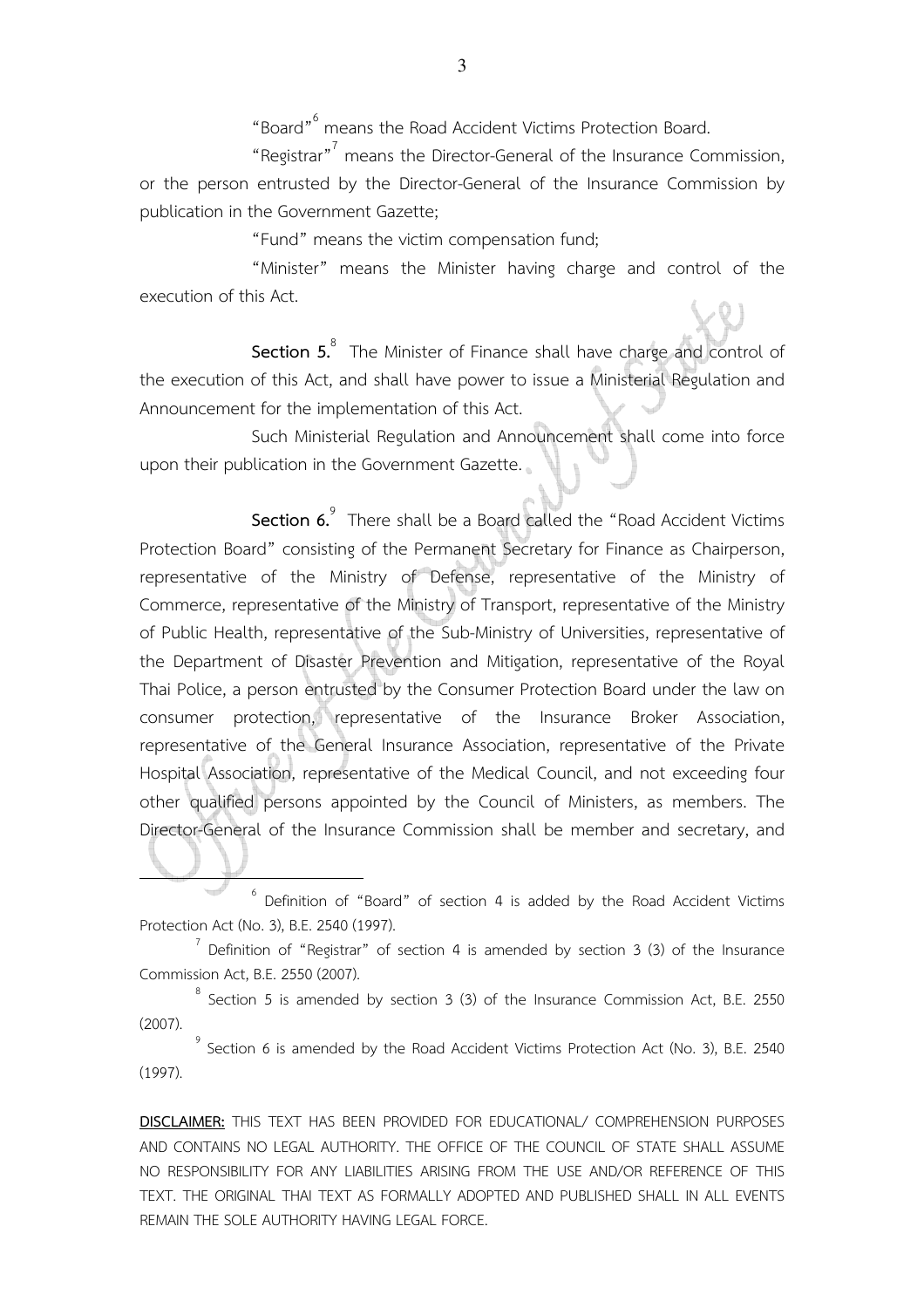the Director of the Bureau of Registrar of Road Accident Victims Protection shall be member and assistant-secretary.<sup>10</sup>

 In appointing qualified persons under paragraph one, the persons having knowledge and expertise in the field of insurance, economics, medicine, and law shall be taken into account.

**Section 6** *bis.*<sup>11</sup> The Board shall have power and duties as follows:

(1) to give advice to the Minister in issuing the Ministerial Regulation under section 7 and section 20, and the Announcement under section 10;

(2) to determine the criteria of particulars and amount of healing expense, and expenses necessary in connection with healing which shall be paid by the insurer or the Fund to victims;

(3) to resolve the problem relating to basic compensation and/or other money under this Act or relating to particulars and amount of healing expense, and expenses necessary in connection with healing which is required by the Registrar or victims;

(4) to carry out other activities prescribed in this Act or as entrusted by the Minister.

**Section 6** *ter*.<sup>12</sup> A qualified member shall be in office for a term of two years. A qualified member vacating office may be reappointed.

In addition to vacating office at the expiration of term, a qualified member vacates office upon:

(1) death;

(2) resignation;

(3) being removed by the Council of Ministers;

(4) being a bankrupt;

(5) being an incompetent person or quasi-incompetent person;

 $10<sup>10</sup>$  Section 6 paragraph one is amended by section 3 (3) of the Insurance Commission Act, B.E. 2550 (2007).

<sup>11</sup> Section 6 *bis* is added by the Road Accident Victims Protection Act (No. 3), B.E.

2540 (1997).

 $\overline{a}$ 

<sup>12</sup> Section 6 *ter* is added by the Road Accident Victims Protection Act (No. 3), B.E.

2540 (1997).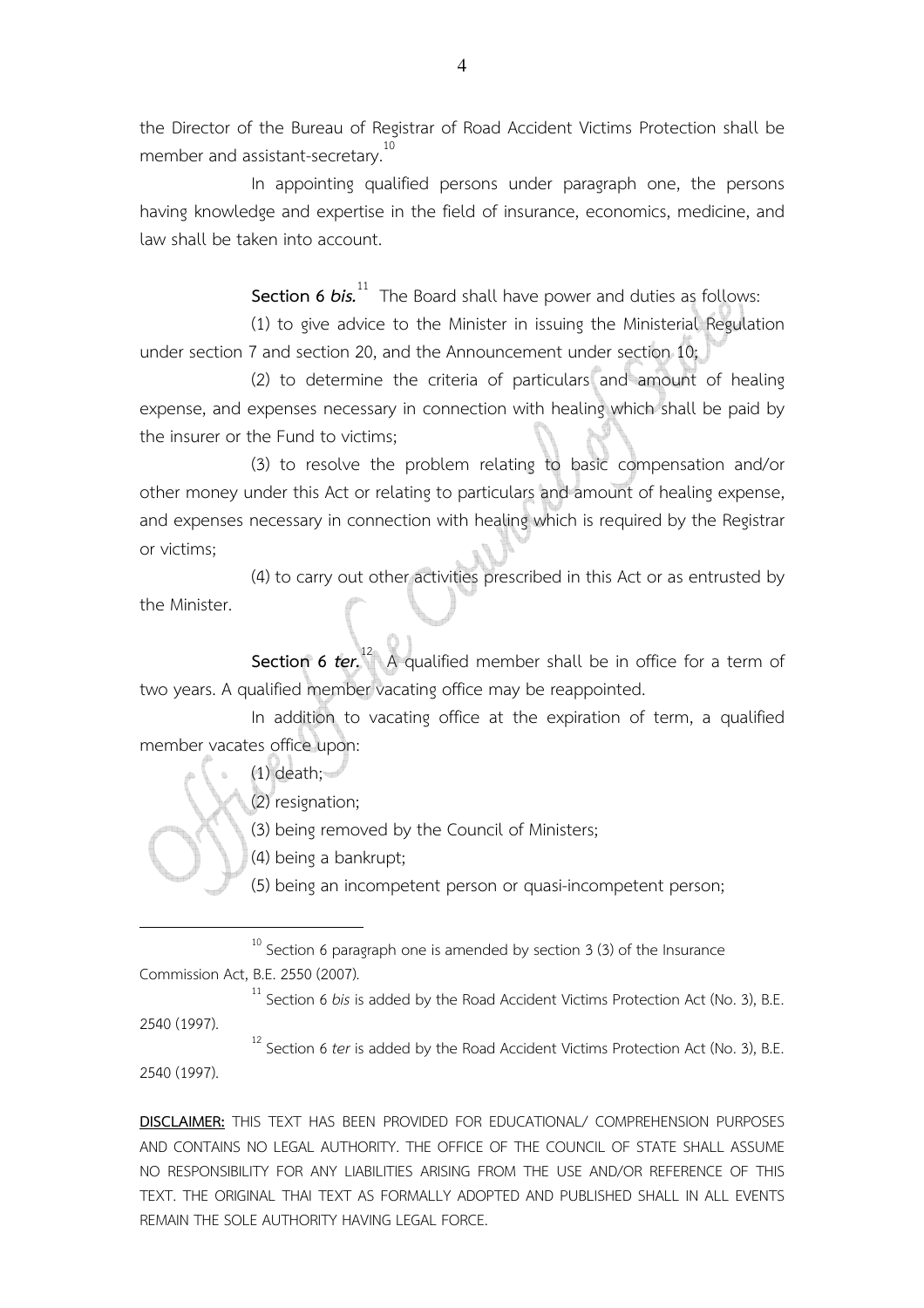(6) being imprisoned by a final judgment except for an offence committed through negligence or a petty offence.

**Section 6** *quarter.* <sup>13</sup> In the case where a qualified member vacates office before the expiration of term, the Council of Ministers shall appoint a person of the same category under section 6 to replace him or her, and the replacing member shall hold office for the remaining term of the qualified member replaced

In the case where an additional qualified member is appointed during the term of already appointed qualified members, the additional appointed qualified member shall hold office for the remaining term of the qualified member already appointed.

**Section 6** *quinque*.<sup>14</sup> In the case where the qualified members hold office until the end of term, but there is no appointment of new qualified members, the qualified members vacating office at the end of term shall perform the duties for the time being until the newly appointed qualified members assume office.

**Section 6** *sex***.**<sup>15</sup> At a meeting of the Board, there must be the presence of not less one half of total number of members to constitute the quorum.

At any meeting, if the Chairperson is not present or is unable to perform the duty, the members present shall elect one among themselves to preside over the meeting.

The resolution of the meeting shall be passed by a majority of votes. In casting votes a member has one vote. In case of equality of votes, the person presiding over the meeting shall have an additional vote as a casting vote.

<sup>13</sup> Section 6 *quarter* is added by the Road Accident Victims Protection Act (No. 3), B.E. 2540 (1997).

 $\overline{a}$ 

<sup>14</sup> Section 6 *quinque* is added by the Road Accident Victims Protection Act (No. 3), B.E. 2540 (1997).

<sup>15</sup> Section 6 *sex* is added by the Road Accident Victims Protection Act (No. 3), B.E. 2540 (1997).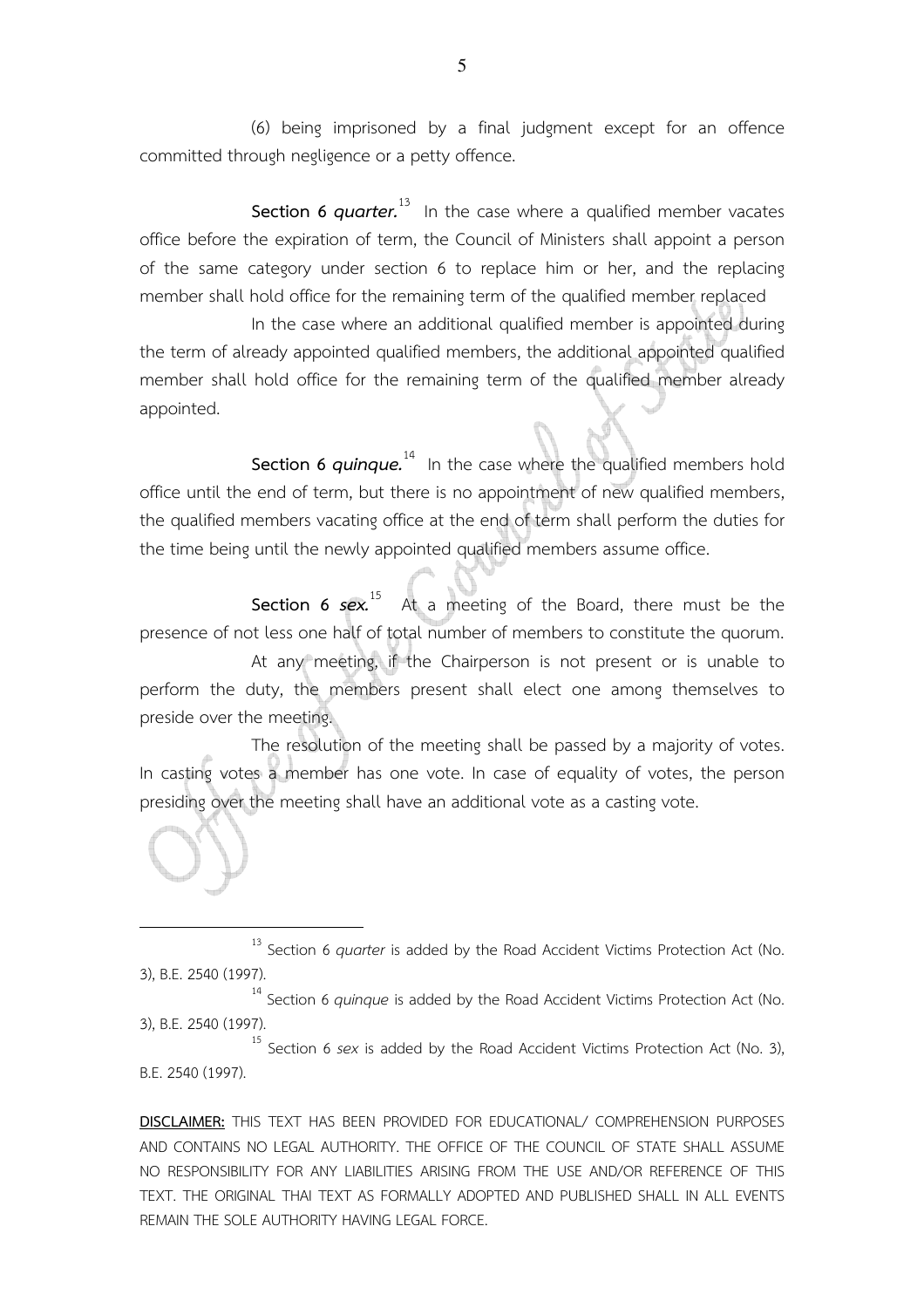**Section 6** *septem***.**<sup>16</sup> The Board shall have power to appoint one or more Sub-committees for considering or carrying out the activities entrusted by the Board.

The provisions of section 6 *sex* shall apply to the meeting of the Subcommittees *mutatis mutandis.*

**Section 6** *octo.* <sup>17</sup> In the operation under this Act, the Board and the Sub-committee shall have power to summon any relevant insurer, healthcare centre, or person to give statement or send document or evidence for complimenting the consideration.

The expense on operation of the Board and the Sub-committee shall be disbursed from the Fund.

## **CHAPTER I INSURANCE AGAINST LOSS**

 $\mathbb{Z}_2$ 

**Section 7.** Subject to the provisions of section 8, the owner of conveyance who use or possess for use of conveyance must provide insurance against loss for victims by insuring with an insurer.

 The insured amount shall be determined in accordance with the kind, category, and size of the conveyance but not less than the amount prescribed in the Ministerial Regulation.

 As regard the conveyance of an owner who has already insured against loss for victims which includes loss occurring to victims and properties in accordance with the kind, category, and size of the conveyance prescribed in the Ministerial Regulation, no more insurance against loss for victims is required.<sup>18</sup>

 $\overline{a}$ 

<sup>18</sup> Section 7 paragraph three is added by the Road Accident Victims Protection Act (No. 5), B.E. 2551 (2008).

<sup>16</sup> Section 6 *septem* is added by the Road Accident Victims Protection Act (No. 3), B.E. 2540 (1997).

<sup>17</sup> Section 6 *octo* is added by the Road Accident Victims Protection Act (No. 3), B.E. 2540 (1997).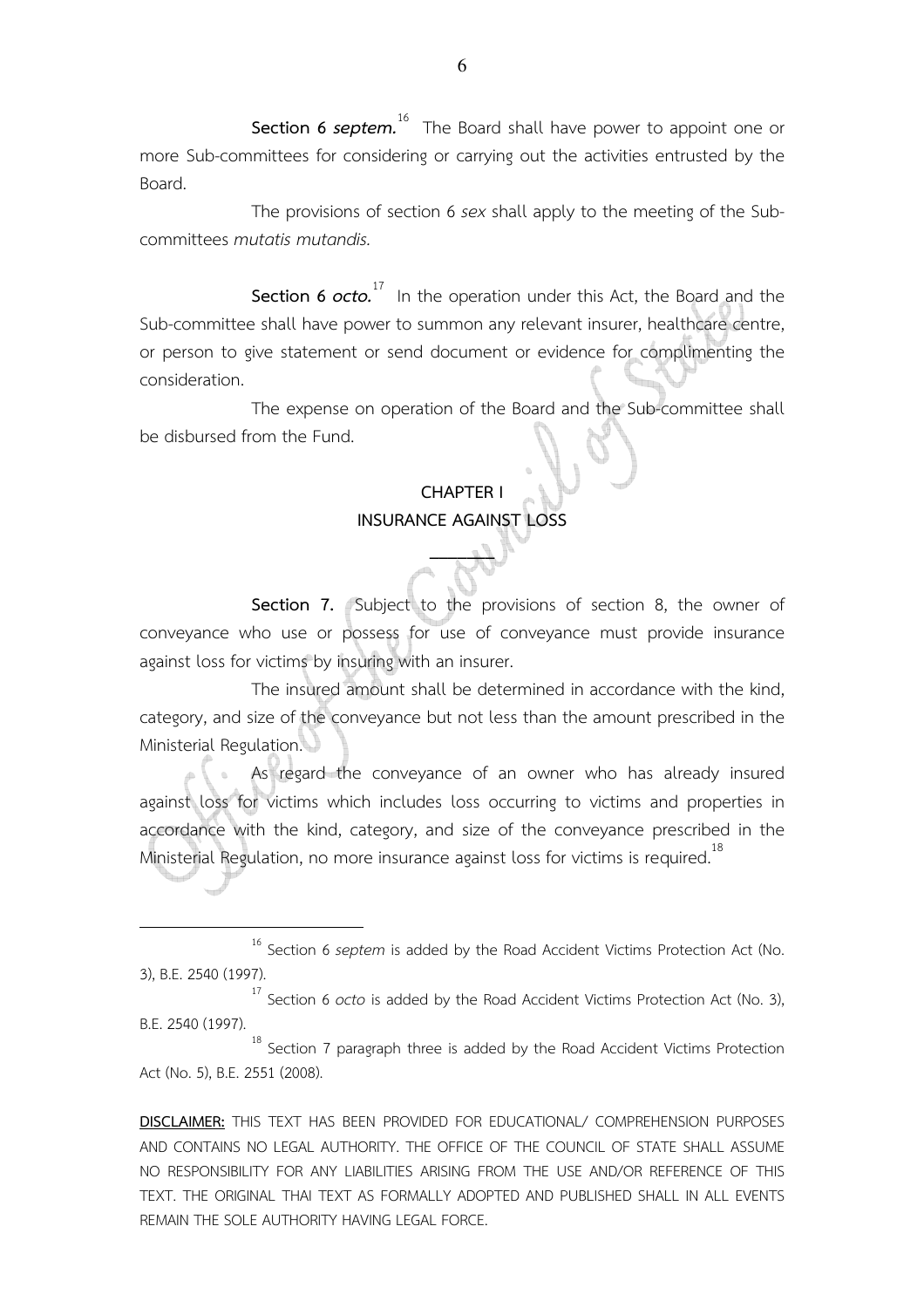**Section 8.** The following conveyances are not required to provide insurance against loss under section 7:

(1) conveyances specifically provided for the King, the Queen, the Heir to the Throne, and the regent;

(2) conveyances of the Bureau of the Royal Household which are registered and contain the sign in accordance with the rule prescribed by the Lord Chamberlain;

(3) conveyances of the Ministries, Sub-Ministry, Departments, Municipalities, Provincial Administrative Organizations, Sanitation Districts, the Bangkok Metropolis, the City of Pattaya, and other local administration named otherwise, and military vehicles under the law on military vehicle;

(4) other conveyances prescribed in the Ministerial Regulation.

**Section 9.** As for the conveyance registered in a foreign country which is temporarily brought for use in the Kingdom by an owner who has no domicile or residence in the Kingdom, the owner must provide insurance against loss for victims in the amount and under the rule and condition prescribed in the Ministerial Regulation.

Section 10.<sup>19</sup> The insurer shall insure against loss under section 7 or section 9, as the case may be, in accordance with the rule and procedure announced by the Minister with the advice of the Board. Such announcement may prescribe different statements in the insurance policy and different insurance premium for each kind, category, and size of the conveyance and character of the insured.

The insurer shall report on the insurance against loss under paragraph one to the Registrar in accordance with the rule and procedure announced by the Registrar.<sup>20</sup>

 $19$  Section 10 is amended by the Road Accident Victims Protection Act (No. 3), B.E. 2540 (1997).

l.

 $20$  Section 10 paragraph two is added by the Road Accident Victims Protection Act (No. 4), B.E. 2550 (2007).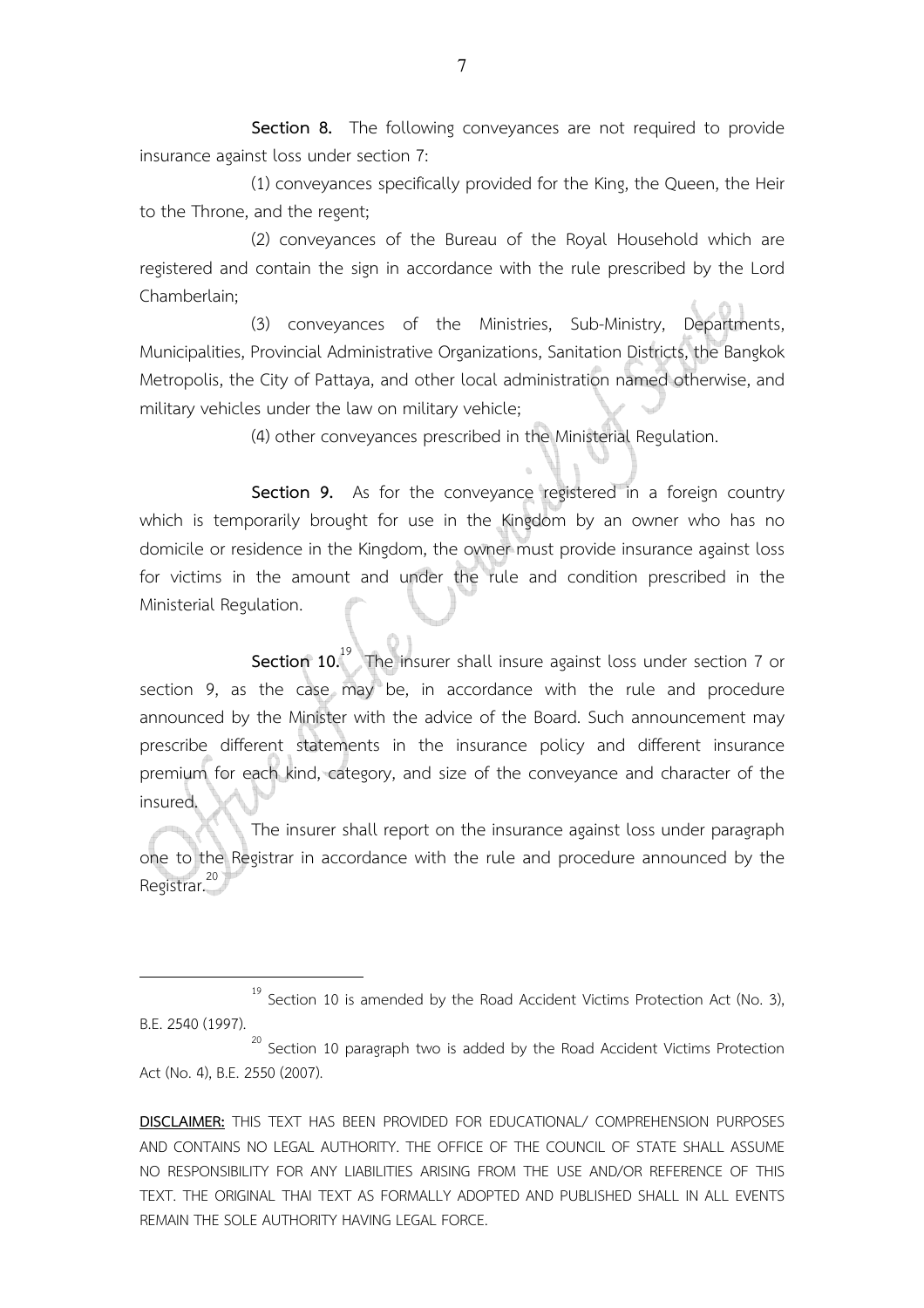**Section 10** *bis.* There shall be established a "Road Accident Victims Protection Company Limited" with the following objectives:

(1) to render services in connection with accepting requests and paying compensation or various amounts of money under this Act, and carrying out the activities as may be entrusted by the insurer or the Office of Victims Compensation Fund;

(2) to operate business of insurance against loss only in the aspect of conveyance insurance under this Act as approved by the Council of Ministers;

(3) to carry out other activities as prescribed in the memorandum of association.

 Each and every insurer shall subscribe to the establishment, increase in stock capital, and any operation in accordance with the rule prescribed by the Council of Ministers in order for achieving the objectives of the Road Accident Victims Protection Company Limited.

In establishing the Road Accident Victims Protection Company Limited, the Minister shall fix a period of time for inviting insurers to subscribe the stock capital. And at the end of such period, the Secretary-General of the Insurance Commission shall compile the subscribed stock for fixing the amount of stock in publishing the memorandum of association, articles of association, and list of names of the primary Board and auditing officers of the Road Accident Victims Protection Company Limited, as well as other essential statements and procedure required for corporate registration, and to render the authorized officer for registration of company under the Civil and Commercial Code to proceed with registration in accordance with relevant law. Upon such registration, the Road Accident Victims Protection Company Limited shall be deemed a limited company under the Civil and Commercial Code as well as a company of insurance against loss under the law on insurance against loss.<sup>21</sup>

Pending the operation of insurance against loss by the Road Accident Victims Protection Company Limited, the provisions on collateral and capital reserves to be deposited with the Registrar and the maintenance of capital reserves under the law on insurance shall not be applied thereto.

<sup>21</sup> Section 10 *bis* paragraph three is amended by section 3 (3) of the Insurance Commission Act, B.E. 2550 (2007).

**DISCLAIMER:** THIS TEXT HAS BEEN PROVIDED FOR EDUCATIONAL/ COMPREHENSION PURPOSES AND CONTAINS NO LEGAL AUTHORITY. THE OFFICE OF THE COUNCIL OF STATE SHALL ASSUME NO RESPONSIBILITY FOR ANY LIABILITIES ARISING FROM THE USE AND/OR REFERENCE OF THIS TEXT. THE ORIGINAL THAI TEXT AS FORMALLY ADOPTED AND PUBLISHED SHALL IN ALL EVENTS REMAIN THE SOLE AUTHORITY HAVING LEGAL FORCE.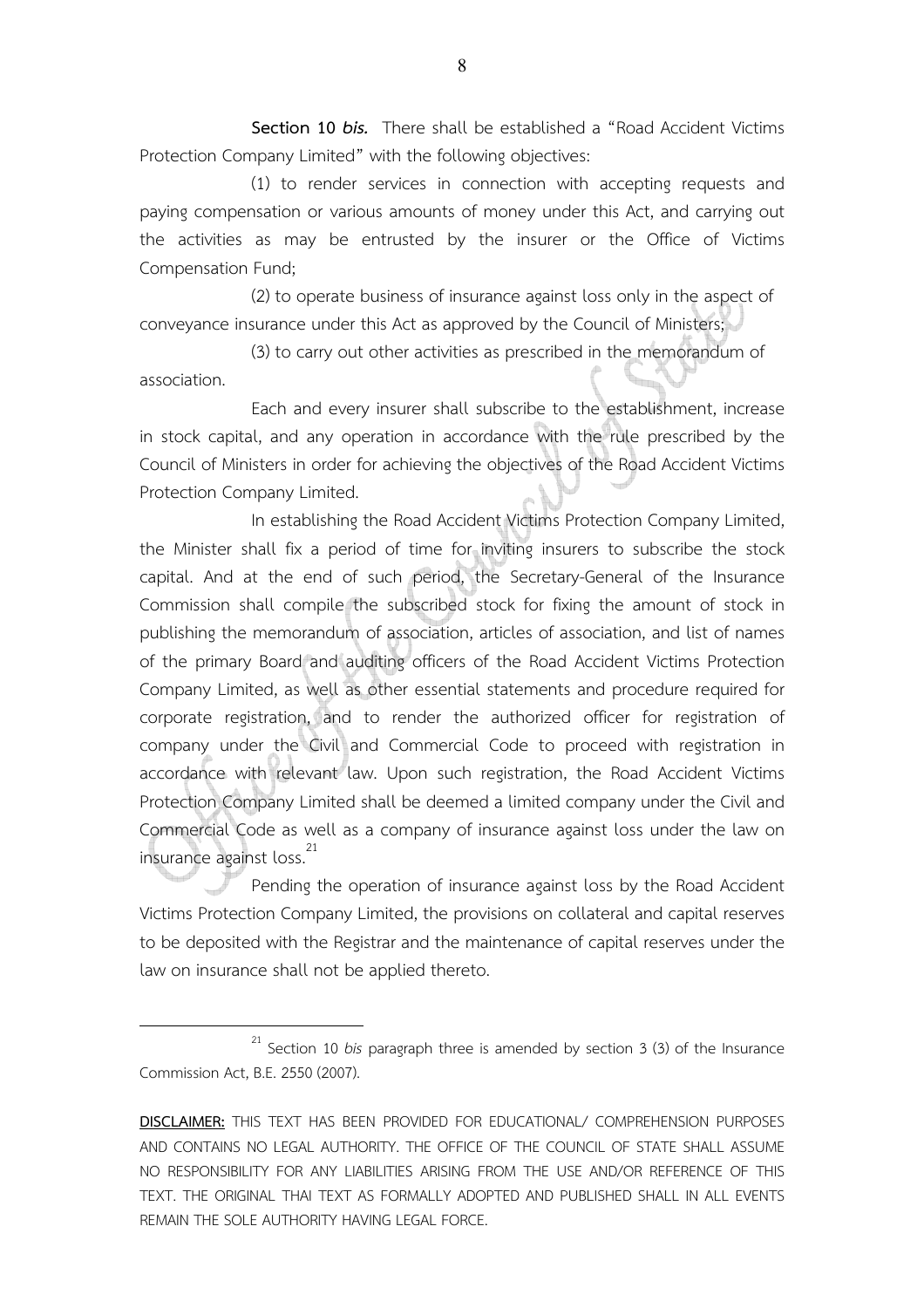The modification of memorandum of association and articles of association of the Road Accident Victims Protection Company Limited must be approved in advance by the Minister.

The appointment of the Managing Director of the Road Accident Victims Protection Company Limited must be approved in advance by the Insurance Commission. And in the case where there is any evidence appearing to the Insurance Commission that the Managing Director behaves dishonestly in the performance of duties, the Insurance Commission, with the approval of the Minister, shall have power to remove the Managing Director from office and the Insurance Commission has the power to appoint a temporary Managing Director to assume office until the Road Accident Victims Protection Company Limited appoints a new Managing Director.<sup>22</sup>

 Every three months period, the insurer shall contribute to the expenses of the Road Accident Victims Protection Company Limited in proportion to the premiums received by each insurer under this Act in the past three months at the rate and under the procedure prescribed by the Minister.

 Such contributions made by the insurer shall be deducted as expenditure in calculating income tax under the Revenue Code.

 The insurer must assign the acceptance of requests for and payment of various compensations and money under this Act to the Road Accident Victims Protection Company Limited, and also to carry out such activities in place of the insurer. And each and every insurer shall carry out the activities relating to the authorization and allocation of contingency fund for disbursement of compensation in place of the insurer in accordance with the rule prescribed by the Road Accident Victims Protection Board.

**Section 10** *ter.* As for any insurer which violates or fails to comply with section 10 or section 10 *bis*, the Minister shall have power to revoke the license to operate insurance business on the part of conveyance insurance of such insurer.

<sup>22</sup> Section 10 *bis* paragraph six is amended by section 3 (3) of the Insurance Commission Act, B.E. 2550 (2007).

<sup>&</sup>lt;sup>23</sup> Section 10 *ter* is added by the Road Accident Victims Protection Act (No. 3), B.E. 2540 (1997).

**DISCLAIMER:** THIS TEXT HAS BEEN PROVIDED FOR EDUCATIONAL/ COMPREHENSION PURPOSES AND CONTAINS NO LEGAL AUTHORITY. THE OFFICE OF THE COUNCIL OF STATE SHALL ASSUME NO RESPONSIBILITY FOR ANY LIABILITIES ARISING FROM THE USE AND/OR REFERENCE OF THIS TEXT. THE ORIGINAL THAI TEXT AS FORMALLY ADOPTED AND PUBLISHED SHALL IN ALL EVENTS REMAIN THE SOLE AUTHORITY HAVING LEGAL FORCE.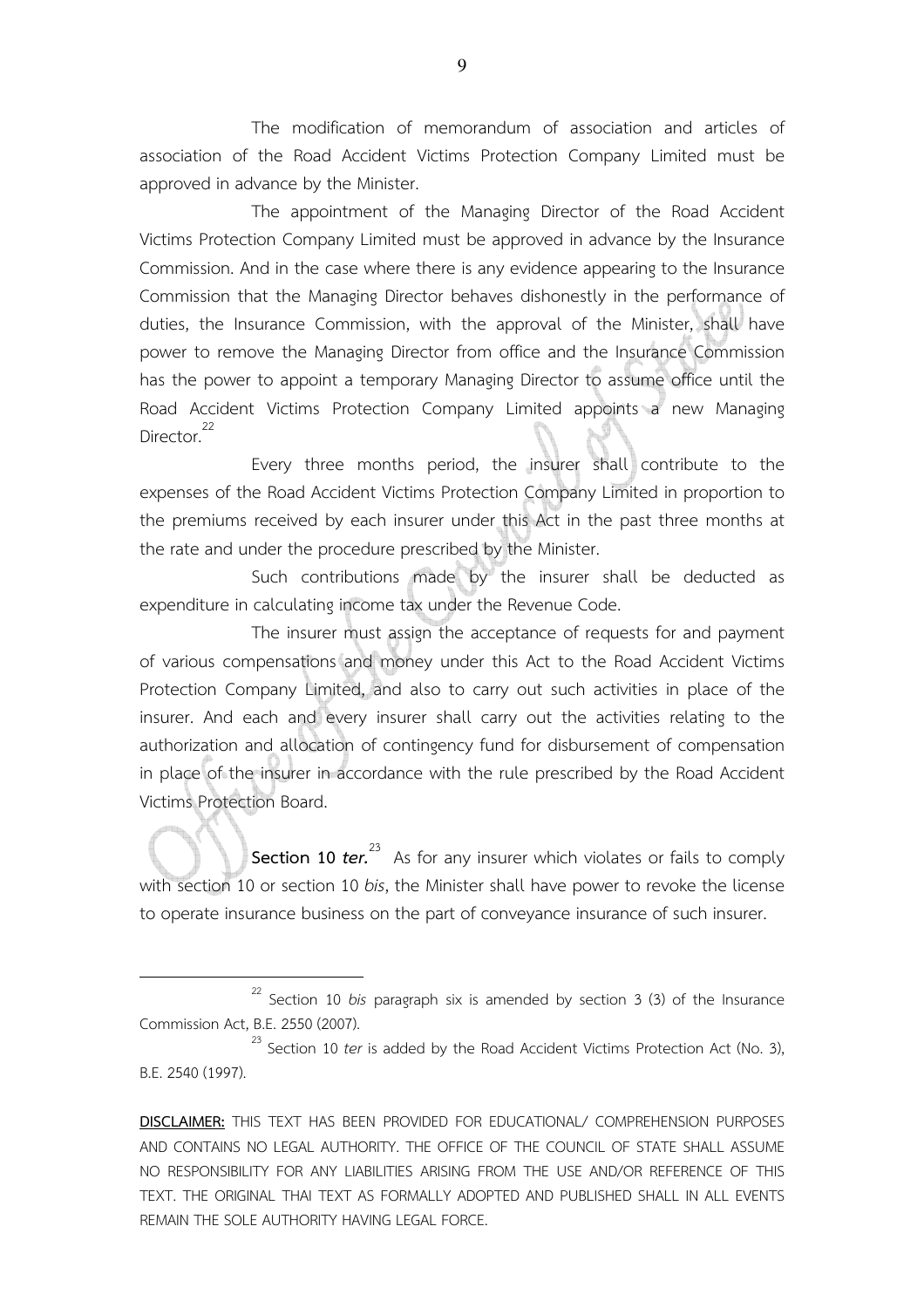The insurer whose license is revoked under paragraph one shall continue to be bound under the insurance policy issued by the insurer to the insured until such insurance policy expires.

 **Section 11.** Subject to section 8, no person shall use the conveyance providing no insurance against loss under section 7 or section 9.

Section 12.<sup>24</sup> The owner of conveyance or conveyance user must keep the evidence showing insurance against loss under section 7 or section 9 ready to be presented to the official at all time of using conveyance except in case such conveyance has already been registered or has already paid conveyance annual tax under section 19.

**Section 13.**<sup>25</sup> In case the insurer or owner of conveyance revokes the insurance policy before the end of protection for whatever reason, the insurer must inform the Registrar on such revocation.

 The information on the revocation shall be in accordance with the rule and procedure announced by the Registrar.

 **Section 14.** The insurance under section 7 and section 9 must also contain the requirement on payment of basic compensation under this Act.

 Upon having fixed the insured amount under section 7 paragraph two, the rule, payment procedure and duration of payment of the compensation other than basic compensation shall be in accordance with the announcement of the Minister.<sup>2</sup> j

 **Section 15.** The insurance policy or documents complimenting or attaching the insurance policy which contain statements on responsibility of insurer

 $\overline{a}$ 

 $24$  Section 12 is amended by the Road Accident Victims Protection Act (No. 4), B.E. 2550 (2007).

 $25$  Section 13 is amended by the Road Accident Victims Protection Act (No. 4), B.E. 2550 (2007).

 $26$  Section 14 paragraph two is added by the Road Accident Victims Protection Act (No. 3), B.E. 2540 (1997).

**DISCLAIMER:** THIS TEXT HAS BEEN PROVIDED FOR EDUCATIONAL/ COMPREHENSION PURPOSES AND CONTAINS NO LEGAL AUTHORITY. THE OFFICE OF THE COUNCIL OF STATE SHALL ASSUME NO RESPONSIBILITY FOR ANY LIABILITIES ARISING FROM THE USE AND/OR REFERENCE OF THIS TEXT. THE ORIGINAL THAI TEXT AS FORMALLY ADOPTED AND PUBLISHED SHALL IN ALL EVENTS REMAIN THE SOLE AUTHORITY HAVING LEGAL FORCE.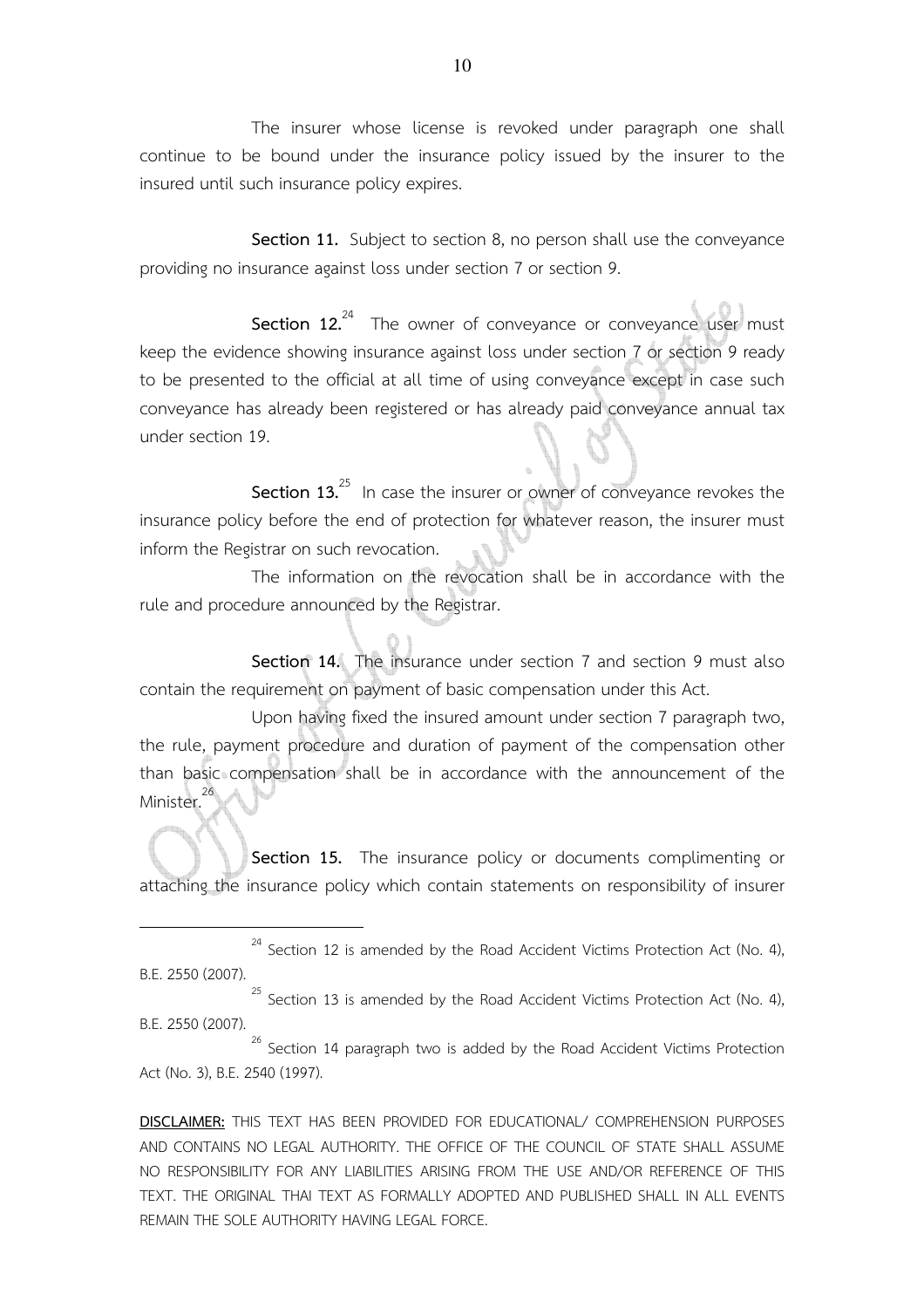different from those prescribed in the provisions of this Act shall not be set up against the victim in releasing the insurer from liability to pay basic compensation.

Section 16. The insurer shall not raise the incomplete insurance policy, or violation against the condition of insurance policy between the insurer and the owner of conveyance, or the fact that the insurer has informed on revocation of insurance policy to the owner of conveyance, for refusing to pay basic compensation to the victim unless the insurer has informed on the revocation in writing to the owner of conveyance and the Registrar in advance.

 The information on revocation of insurance policy shall be effective after thirty days from the date the insurer has informed on the revocation in writing to the insured at the latest known domicile by recorded delivery registered mail.

 **Section 17.** The insurer shall not raise the fact of dishonesty or reckless negligence of the insured for setting up against the victim in refusing to pay basic compensation to the victim.

 **Section 18.** In the case where the conveyance which the owner has insured with an insurer is transferred to another person by effect of the law on inheritance or other laws, the receiver of such conveyance shall assume the position of the insured of such insurance policy, and the insurer shall continue to be responsible to the insurance policy for the remaining duration of such insurance policy.

**Section 19.**<sup>27</sup> In rendering service of vehicles registration or vehicles annual tax payment under the law on vehicle and the law on land transport, the Registrar under such law shall have power to examine whether insurance against loss under section 7 has already been provided or not. Then the service of vehicles registration entitled to not exceeding five percent of procuration fee, while the owner of conveyance has seven percent discount from the procuration fee which the Registrar under such law receives from the insurer at twelve percent or at the

 $27$  Section 19 is amended by the Road Accident Victims Protection Act (No. 4), B.E. 2550 (2007).

**DISCLAIMER:** THIS TEXT HAS BEEN PROVIDED FOR EDUCATIONAL/ COMPREHENSION PURPOSES AND CONTAINS NO LEGAL AUTHORITY. THE OFFICE OF THE COUNCIL OF STATE SHALL ASSUME NO RESPONSIBILITY FOR ANY LIABILITIES ARISING FROM THE USE AND/OR REFERENCE OF THIS TEXT. THE ORIGINAL THAI TEXT AS FORMALLY ADOPTED AND PUBLISHED SHALL IN ALL EVENTS REMAIN THE SOLE AUTHORITY HAVING LEGAL FORCE.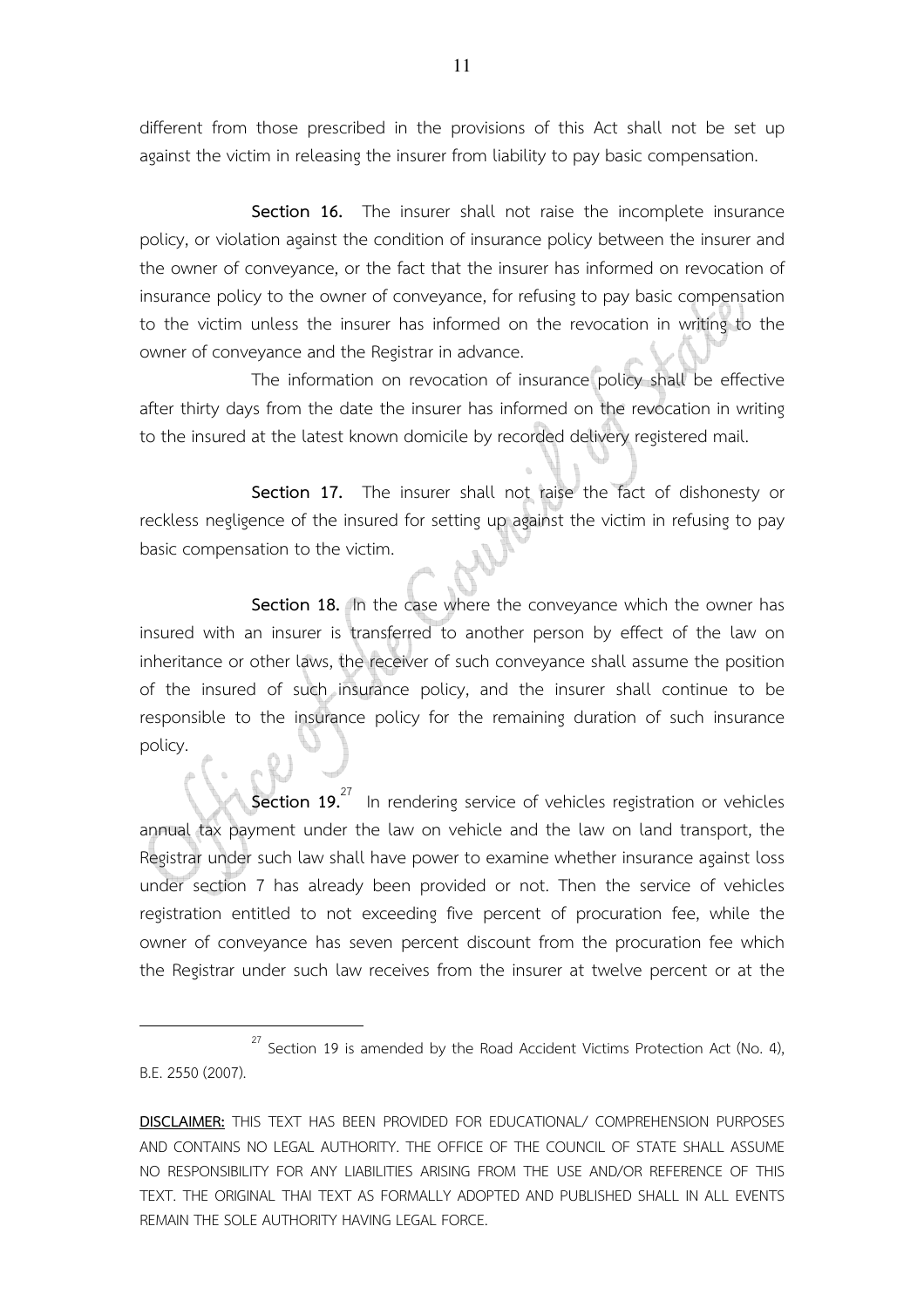rate announced by the Minister in accordance with the rule prescribed by the Council of Ministers.

 Such five percent of procuration fee received by the Registrar under such law needs not be remitted to the Ministry of Finance as State revenue, and may be disbursed under the rule approved by the Ministry of Finance.

or vehicles annual tax payment may be rendered.

 In the case where it appears that insurance against loss under section 7 has not been provided, the Registrar under such law shall render the provision of insurance against loss under section 7. Thereby the Registrar under such law shall be

## **CHAPTER II COMPENSATION**

 $\mathbb{Z}_2$ 

 **Section 20.** When damage occurs to the road accident victim caused by a conveyance insured, the insurer shall pay basic compensation to the victim upon request of the victim.

 The damage deserved for basic compensation, amount of basic compensation, request for basic compensation, and payment of basic compensation to the victim under paragraph one shall be in accordance with the rule, procedure and at the rate prescribed in the Ministerial Regulation.

**Section 21.** In the case where the insurer fails to pay basic compensation under section 20 to the victim, or pays incomplete amount of basic compensation to the victim, the victim shall inform the default of payment or payment of incomplete amount of basic compensation by the insurer to the Office of Victims Compensation Fund in accordance with the procedure prescribed in the Ministerial Regulation.

 $28$  The title of "CHAPTER II, COMPENSATION" is amended by the Road Accident Victims Protection Act (No. 3), B.E. 2540 (1997).

**DISCLAIMER:** THIS TEXT HAS BEEN PROVIDED FOR EDUCATIONAL/ COMPREHENSION PURPOSES AND CONTAINS NO LEGAL AUTHORITY. THE OFFICE OF THE COUNCIL OF STATE SHALL ASSUME NO RESPONSIBILITY FOR ANY LIABILITIES ARISING FROM THE USE AND/OR REFERENCE OF THIS TEXT. THE ORIGINAL THAI TEXT AS FORMALLY ADOPTED AND PUBLISHED SHALL IN ALL EVENTS REMAIN THE SOLE AUTHORITY HAVING LEGAL FORCE.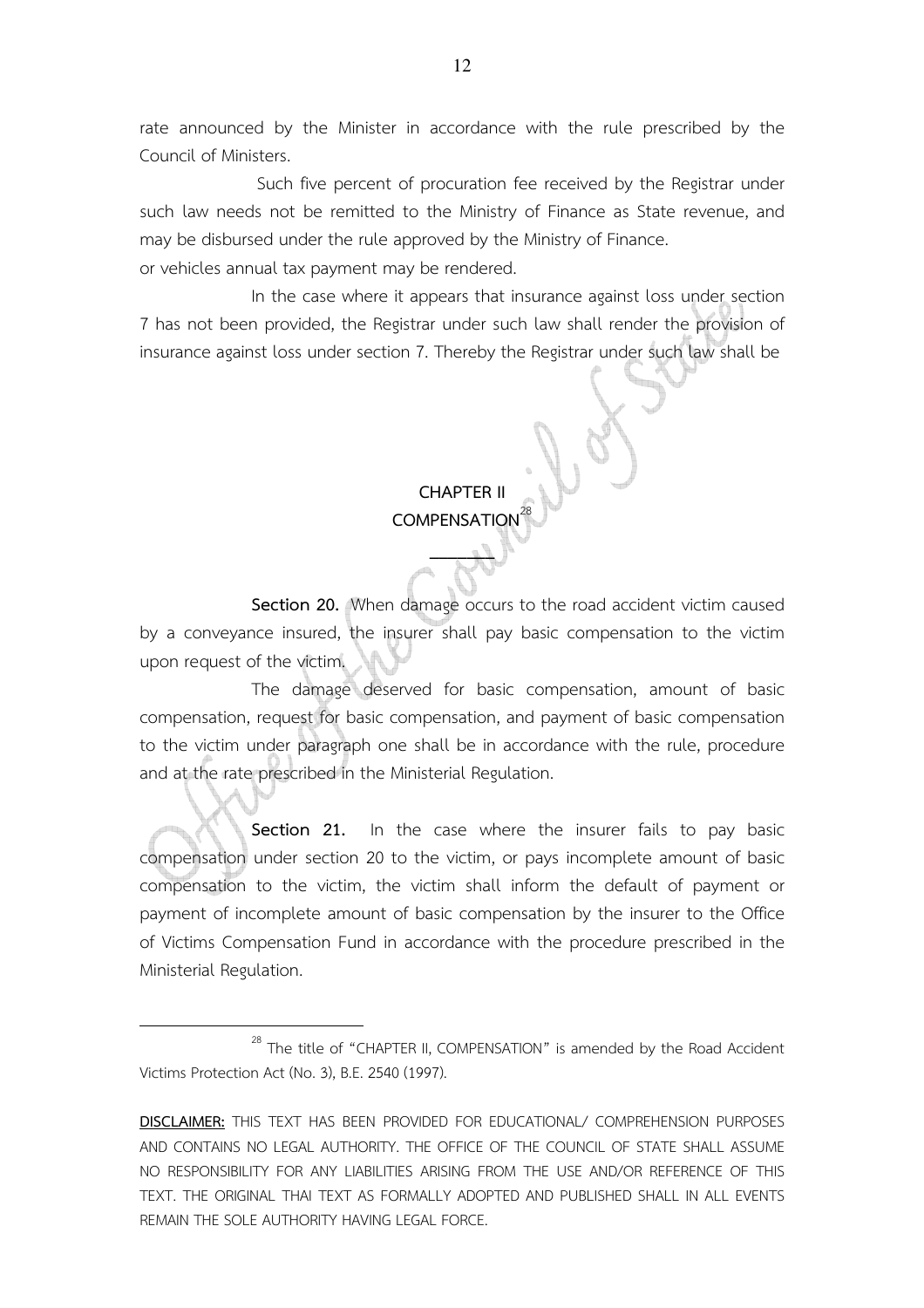**Section 22.** The receipt of basic compensation under section 20 shall not prejudice the right to claim for additional compensation under the Civil and Commercial Code.

**Section 23.**<sup>29</sup> Basic compensation for damages occurring to the road accident victims from the following conveyances shall be disbursed from the Fund:

(1) such conveyance has been provided no insurance against loss under section 7 or section 9 and the owner of conveyance fails to pay basic compensation to the victim, or pays incomplete amount of basic compensation to the victim;

(2) such conveyance is not under possession of the owner of conveyance when the accident occurs due to misappropriation, fraud, extortion, theft, blackmail, robbery, or gang-robbery which has already been reported to the police inquiry officer;

(3) there is no one claims to be owner of such conveyance, and such conveyance has been provided no insurance against loss under section 7 or section 9

(4) such conveyance escapes or no one knows which conveyance causes the damage;

(5) the insurer fails to pay basic compensation under section 20 to the victim, or pays incomplete amount of basic compensation to the victim, or

(6) conveyance under section 8 which has been provided no insurance against loss under section 7.

**Section 24.** In the case where two or more conveyances cause damage to the victim who is in a conveyance, each insurer of each conveyance shall pay basic compensation to the victim who is in a conveyance insured by an insurer.

In the case under paragraph one but the victim is not in one of those conveyances, each insurer shall jointly pay basic compensation to the victim at an average proportion equally.

As regard the case under section 23, the Office of Victims Compensation Fund shall pay or jointly pay basic compensation to the victim under paragraph one or paragraph two, as the case may be.

 $29$  Section 23 is amended by the Road Accident Victims Protection Act (No. 4), B.E. 2550 (2007).

l.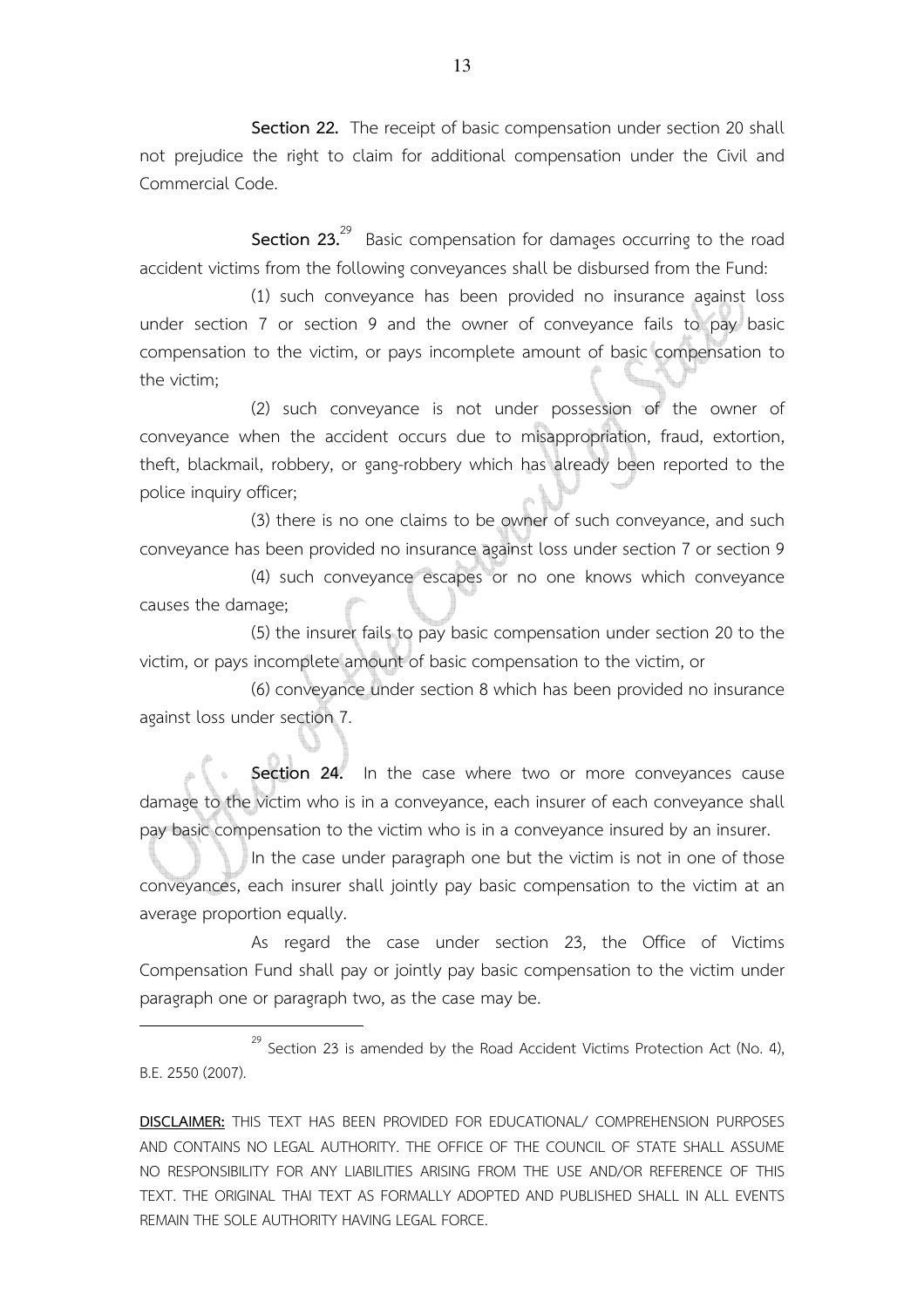**Section 25.** The insurer or the Office of Victims Compensation Fund shall completely pay basic compensation to the victim under section 20, section 23, or section 24 within seven days from the date of receipt of request without pending the investigation on liability.

The basic compensation shall be considered as one part of compensation under the Civil and Commercial Code.

**Section 26.**<sup>30</sup> In the case where the owner of conveyance or insurer fails to pay basic compensation to the victim, or pays incomplete amount of basic compensation to the victim under section 23 (1) or (5), as the case may be, or in case damage occurs to the victim under section 23 (3) or (4), after the Office of Victims Compensation Fund has paid basic compensation to the victim under section 25, the Registrar shall claim for reimbursement from the owner of conveyance or insurer**,** as the case may be, including an additional amount of twenty percent of the basic compensation paid by the Fund to be reimbursed to the Fund; provided that in case the damage occurs to the victim under section 23 (4) and the owner of conveyance or insurer faithfully does not know of the accident, or in case the insurance policy has already expired for not exceeding thirty days without intentional avoidance of provision of insurance by the owner of conveyance, or in other case prescribed by the Minister, the Registrar may reduce or exempt the additional amount of reimbursement.

 The rule on claiming for reimbursement, and reducing or exempting additional amount of reimbursement shall be in accordance with the announcement made by the Minister.

 **Section 27.** In requesting for basic compensation under this Act, the victim must file an application within one hundred and eighty days from the date the damage occurs.

 **Section 28.** In the cases under section 23 (1) and (3) if the conveyance causing damage has not been seized under other law, the Registrar may

 $30$  Section 26 is amended by the Road Accident Victims Protection Act (No. 4), B.E. 2550 (2007).

**DISCLAIMER:** THIS TEXT HAS BEEN PROVIDED FOR EDUCATIONAL/ COMPREHENSION PURPOSES AND CONTAINS NO LEGAL AUTHORITY. THE OFFICE OF THE COUNCIL OF STATE SHALL ASSUME NO RESPONSIBILITY FOR ANY LIABILITIES ARISING FROM THE USE AND/OR REFERENCE OF THIS TEXT. THE ORIGINAL THAI TEXT AS FORMALLY ADOPTED AND PUBLISHED SHALL IN ALL EVENTS REMAIN THE SOLE AUTHORITY HAVING LEGAL FORCE.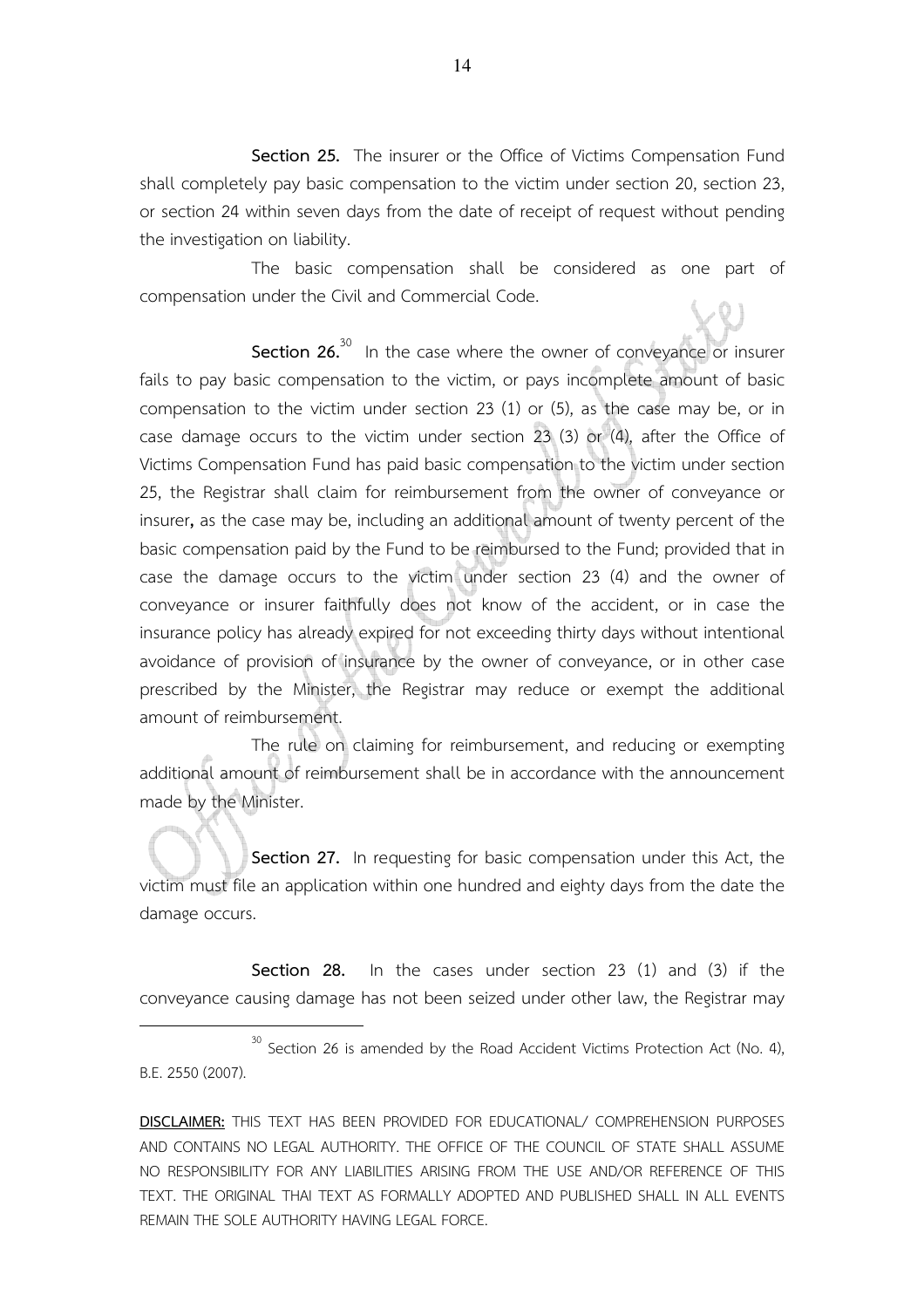seize such conveyance until the owner of conveyance pays complete amount of basic compensation to the victim or reimburses the basic compensation to the Fund within seven days from the date of receipt of order of the Registrar. On the other hand, if the conveyance has been seized under other law, the Office of Insurance Commission shall be entitled to have a share in the conveyance if it is sold by auction.

 **Section 29.** The Registrar has power to sale by auction the conveyance seized under section 28 in the following cases:

(1) in case the owner of conveyance fails to reimburses the basic compensation to the Fund within seven days from the date of receipt of order of the Registrar.

(2) in case there is no one claims to be owner of the conveyance causing damage and the Registrar has made an announcement for identifying the owner by posting the notice at the office of the Registrar who has seized the conveyance causing damage, and has published the announcement in a daily newspaper distributed in the locality where the accident occurs for at least two consecutive days, but there is no one appears before the Registrar who has seized the conveyance causing damage within thirty days from the first day of publication in the newspaper.

**Section 30.** The seizure of conveyance under section 28 and sale by auction of the conveyance under section 29 shall be proceeded with in accordance with the Civil Procedure Code *mutatis mutandis.*

 The proceeds derived from the sale by auction under section 28 shall be deducted as expenses in seizure and sale by auction, and payment of basic compensation to the victim or reimbursement of basic compensation to the Fund, as the case may be. The remaining if any shall be remitted to the owner of conveyance. In case there is no one claims to be owner of the conveyance causing damage, the Office of Insurance Commission shall keep such money in accordance with the rule prescribed by the Office of Insurance Commission by publishing in the Government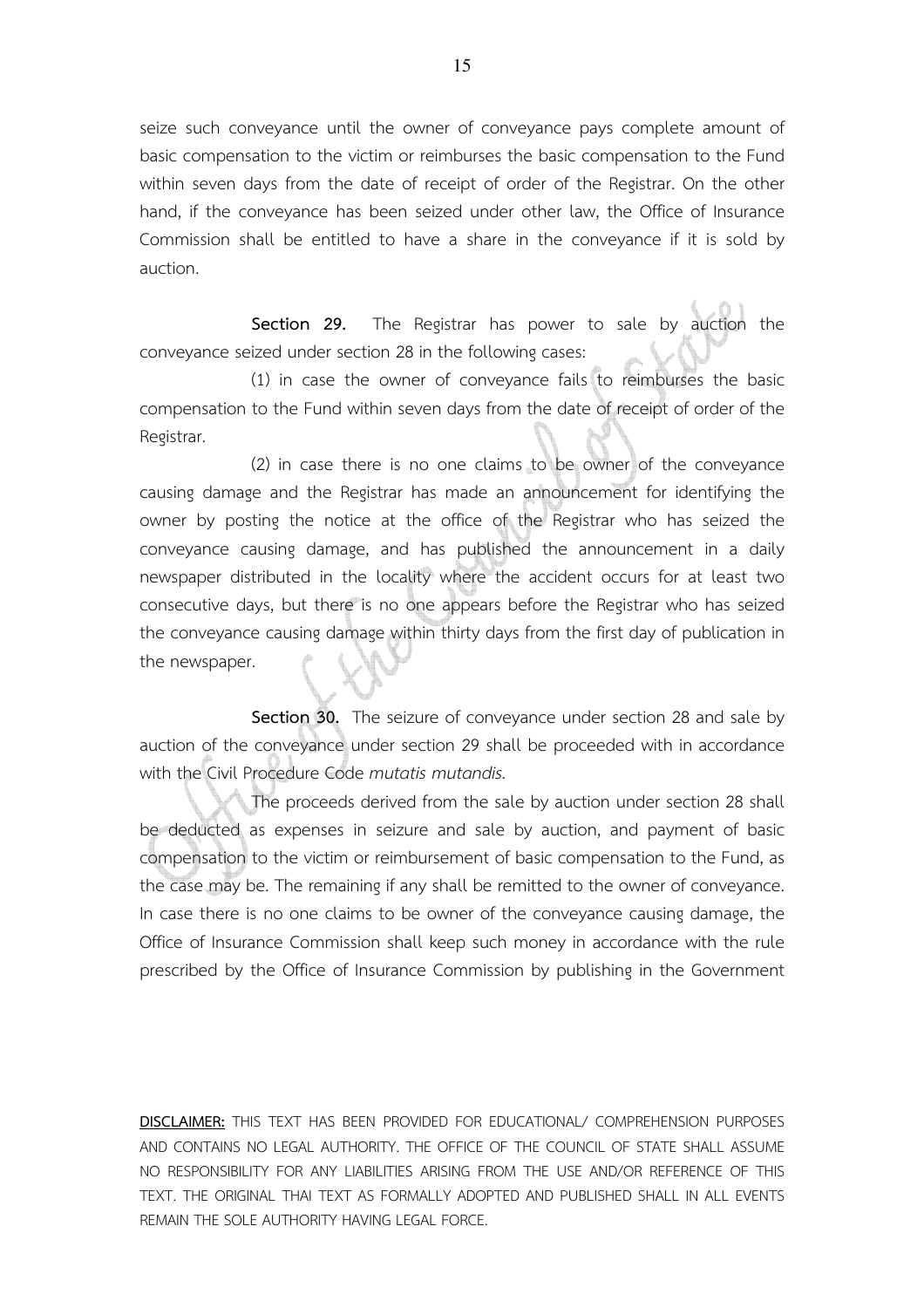Gazette. And if the owner of conveyance fails to claim such money within fives years from the date of sale by auction, such money shall be vested in the Fund.<sup>31</sup>

**Section 31.**<sup>32</sup> In the case where the damage occurs from an act of the third party, or from an intentional or reckless negligent act of the owner of conveyance, driver, a person who is in a conveyance, or the victim, after the insurer has paid basic compensation or compensation, or the Office of Victims Compensation Fund has paid basic compensation to the victim, or the agency under section 8 (1), (2), (3) or the owner of conveyance under section 8 (4) has reimbursed to the Fund, then the insurer, the Office of Victims Compensation Fund, or the agency under section 8 (1), (2), (3) or the owner of conveyance under section 8 (4) shall be entitled to redeem the amount paid from such person or has the right to reclaim such amount of money from the victim.

(Paragraph two) $^{33}$  (repealed)

l.

**Section 32.**<sup>34</sup> In the case where the Registrar has paid basic compensation to the victim for the damage occurring from conveyance under section 8 which has been provided no insurance against loss under section 7, the agency which is owner of conveyance under section 8 (1), (2), (3) or the owner of conveyance under section 8 (4), as the case may be, shall remit such amount of money disbursed from the Fund to the Fund.

 The reimbursement to the Fund for the conveyance under section 8 (1), (2) or (3) shall be in accordance with the rule and procedure prescribed by the Ministry of Finance.

#### **CHAPTER III**

 $31$  Section 30 paragraph two is amended by section 3 (3) of the Insurance Commission Act, B.E. 2550 (2007).

 $32$  Section 31 is amended by the Road Accident Victims Protection Act (No. 3), B.E. 2540 (1997).

<sup>33</sup> Section 31 paragraph two is repealed by the Road Accident Victims Protection Act (No. 4), B.E. 2550 (2007).

 $34$  Section 32 is amended by the Road Accident Victims Protection Act (No. 3), B.E. 2540 (1997).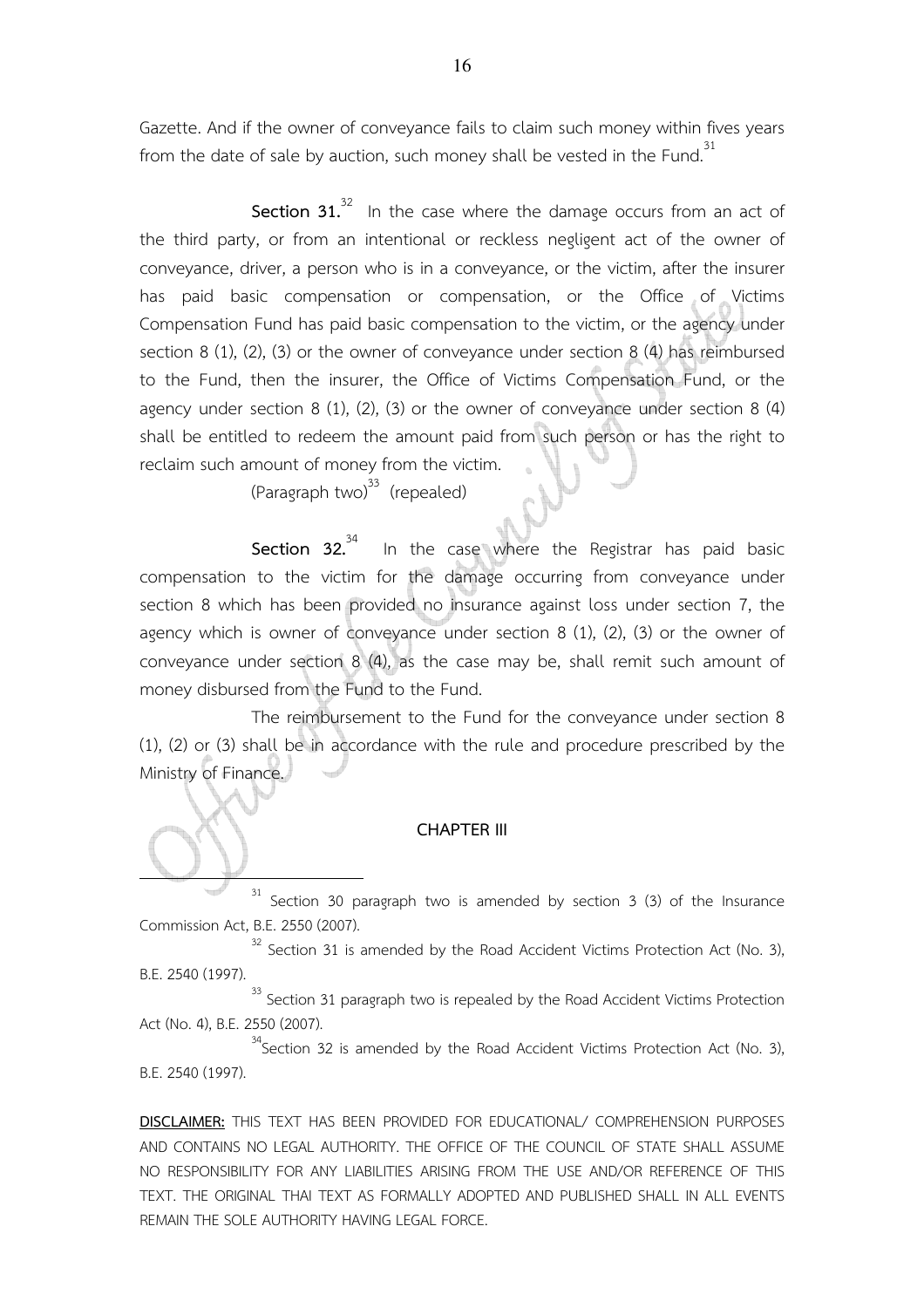## **VICTIM COMPENSATION FUND \_\_\_\_\_\_\_\_\_**

 **Section 33.** There shall be established a Fund called the "Victim Compensation Fund" with the objective of financing disbursement of basic compensation to the victims when there occurs the cases under section 23 and other expenses in the operation under this Act.

The Fund consists of:

(1) primary capital allotted by the Government;

 $(2)^{35}$  contributions of insurers remitted in accordance with the rule prescribed under section 36 and the additional contribution acquired under section 36 *bis*;

(3) Government subsidy allotted from annual budgetary appropriations;

(4) money or property acquired under section 28, section 30, section 31 or section 32;

(5) money or property donated;

(6) fruits of the Fund;

(7) money earned from selling property acquired under (4) and (5);

(8) other income.

ľ

l.

 All of such money or property shall belong to the Office of Insurance Commission for use in ensuring the objective of the Fund without having to remit to the Ministry of Finance as income of the State.<sup>36</sup>

**Section 34.**<sup>37</sup> There shall be the Office of Victims Compensation Fund in the Office of Insurance Commission for operation concerning the Fund.<sup>38</sup>

 $35$  Section 31 (2) is amended by the Road Accident Victims Protection Act (No. 3), B.E. 2540 (1997).

 $36$  Section 33 paragraph three is amended by section 3 (3) of the Insurance Commission Act, B.E. 2550 (2007).

 $37$  Section 34 is amended by the Road Accident Victims Protection Act (No. 3), B.E. 2540 (1997).

 $38$  Section 34 paragraph one is amended by section 3 (3) of the Insurance Commission Act, B.E. 2550 (2007).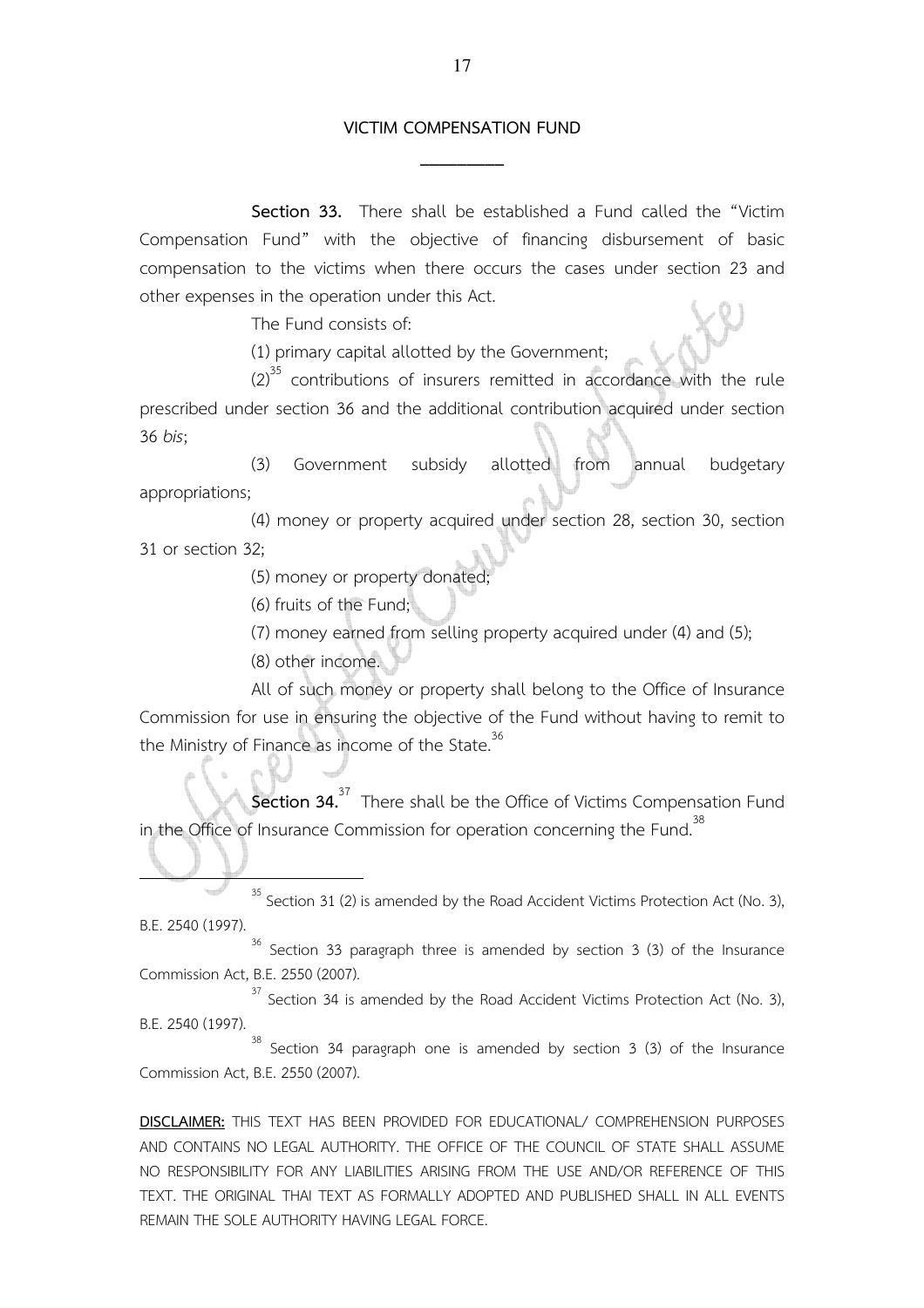The Office of Victims Compensation Fund may allot not exceeding thirty five percent of the fruits of the Fund per annum for disbursement of management and other expenses of The Office of Victims Compensation Fund.<sup>39</sup>

 The process of disbursement, maintenance and management of the Fund, the expenses incurring from the operation, and rate of meeting allowances of the Committee and Sub-Committee, and other expenses of The Office of Victims Compensation Fund shall be in accordance with the rule prescribed by the Office of Insurance Commission with the approval of the Ministry of Finance.<sup>40</sup>

 **Section 35.** When there occurs the case under section 23 and the victim is unable to claim basic compensation from the owner of conveyance who has provided no insurance against loss or from insurer, the Office of Victims Compensation Fund shall disburse basic compensation to the victim from the Fund when the victim file an application attaching a copy of daily report of the inquiry officer. $^{41}$ 

 Application for and disbursement of basic compensation from the Fund shall be in accordance with the rule, procedure and condition prescribed in the Ministerial Regulation.

**Section 36.**<sup>42</sup> The insurer shall contribute to the Fund every quarter of the year at the rate not exceeding ten percent of the premium acquired from the insured in each three months. Such contributions made by the insurer shall be deducted as expenditure in calculating income tax under the Revenue Code.

 The claim for and disbursement of contributions from the insurer shall be in accordance with the rule and procedure prescribed in the Ministerial Regulation.

 $39$  Section 34 paragraph two is amended by the Road Accident Victims Protection Act (No. 4), B.E. 2550 (2007).

l.

 $40$  Section 34 paragraph three is amended by section 3 (3) of the Insurance Commission Act, B.E. 2550 (2007).

<sup>41</sup> Section 35 paragraph one is amended by the Road Accident Victims Protection Act (No. 4), B.E. 2550 (2007).

 $42$  Section 36 is amended by the Road Accident Victims Protection Act (No. 3), B.E. 2540 (1997).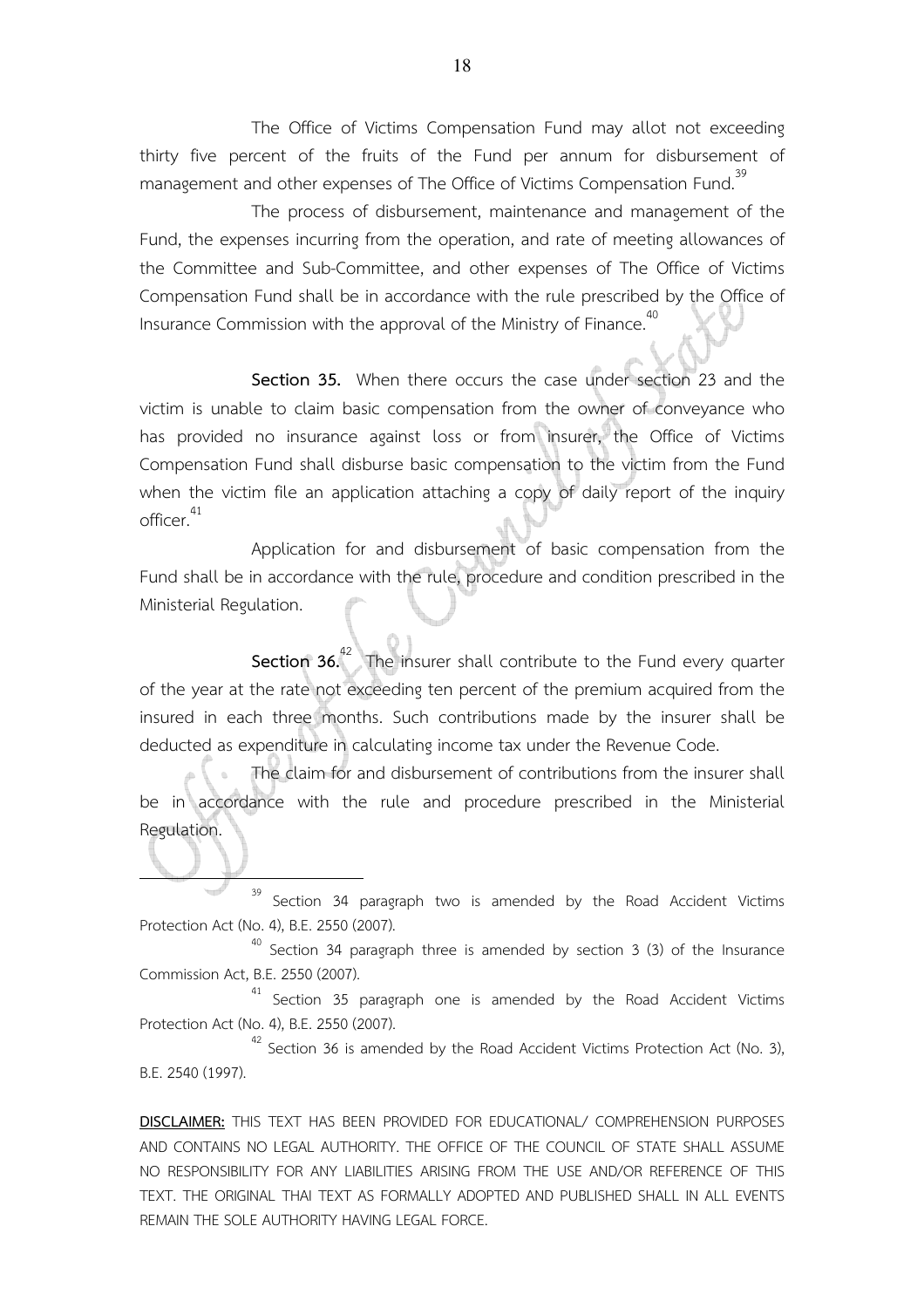**Section 36** *bis.*<sup>43</sup> Any insurer who fails to contribute to the Fund accurately and completely in accordance with section 36 shall be liable to pay an additional amount at the rate of two percent per month of the defaulting contribution.

### **CHAPTER IV PENALTY PROVISIONS**

**\_\_\_\_\_\_\_\_** 

**Section 37.**<sup>44</sup> Any owner of conveyance who fails to comply with section 7 or section 9 shall be liable to a fine not exceeding ten thousand Baht.

**Section 38.**<sup>45</sup> Any insurer who fails to comply with section 10, section 10 *bis* or section 36 shall be liable to a fine from fifty thousand Baht to two hundred and fifty thousand Baht.

**Section 39.**<sup>46</sup> Any person who violates section 11 shall be liable to a fine not exceeding ten thousand Baht.

**Section 40.**<sup>47</sup> Any owner or user of conveyance who fails to comply with section 12 or any insurer who fails to comply with section 13 shall be liable to a fine not exceeding one thousand Baht.

<sup>43</sup> Section 36 *bis* is added by the Road Accident Victims Protection Act (No. 3), B.E. 2540 (1997).

<sup>44</sup> Section 37 is amended by the Road Accident Victims Protection Act (No. 3), B.E. 2540 (1997)

l.

<sup>45</sup> Section 38 is amended by the Road Accident Victims Protection Act (No. 4), B.E. 2550 (2007)

<sup>46</sup> Section 39 is amended by the Road Accident Victims Protection Act (No. 3). B.E. 2540 (1997).

 $47$  Section 40 is amended by the Road Accident Victims Protection Act (No. 4), B.E. 2550 (2007).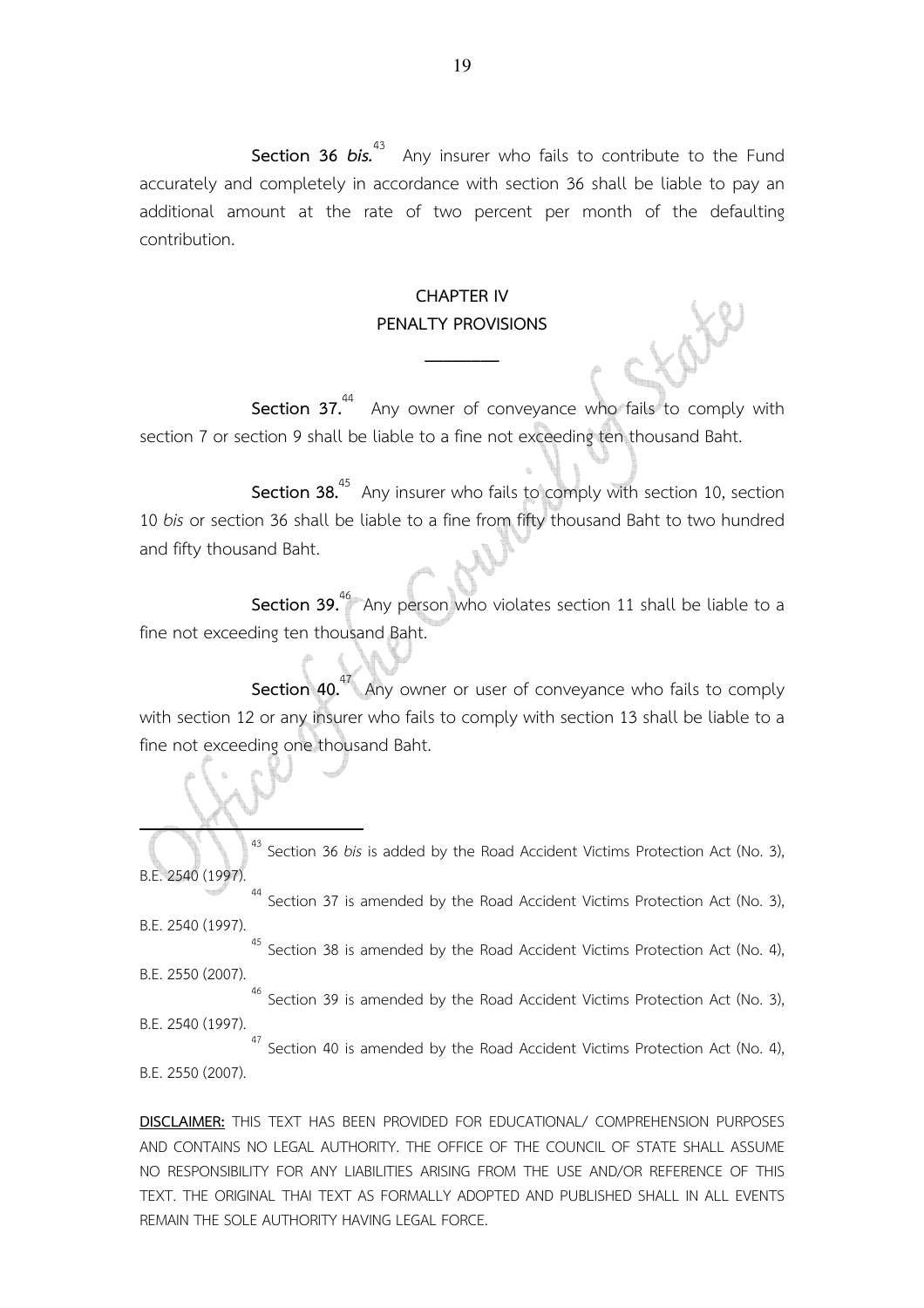**Section 41.**<sup>48</sup> Any insurer who fails to comply with or violates the announcement issued under section 14 paragraph two shall be liable to a fine from ten thousand Baht to fifty thousand Baht.

> Section 42.<sup>49</sup> (repealed) Section 43.<sup>50</sup> (repealed)

l.

Section 44.<sup>51</sup> Any insurer who violates or fails to comply with the Ministerial Regulation issued under section 20 or fails to comply with section 25, or any owner of conveyance or insurer who fails to comply with section 26, shall be liable to a fine from ten thousand Baht to fifty thousand Baht.

**Section 45.**<sup>52</sup> Any person who dishonestly files an application for accepting basic compensation or compensation under this Act, or submits fault evidence in order to accept basic compensation or compensation under this Act,

shall be liable to an imprisonment for a term not exceeding five years or to a fine not exceeding fifty thousand Baht, or to both.

**Section 46.** All the offences under this Act which is punishable by fine only, the Registrar has the power to settle the case. After the amount of fine determined has been paid within thirty days, the case is deemed to be settled in accordance with the Criminal Procedure Code.

<sup>48</sup> Section 41 is amended by the Road Accident Victims Protection Act (No. 4), B.E. 2550 (2007).

<sup>49</sup> Section 42 is repealed by the Road Accident Victims Protection Act (No. 4), B.E. 2550 (2007).

 $50$  Section 43 is repealed by the Road Accident Victims Protection Act (No. 4), B.E. 2550 (2007).

 $51$  Section 44 is amended by the Road Accident Victims Protection Act (No. 4), B.E. 2550 (2007).

 $52$  Section 45 is amended by the Road Accident Victims Protection Act (No. 4), B.E. 2550 (2007).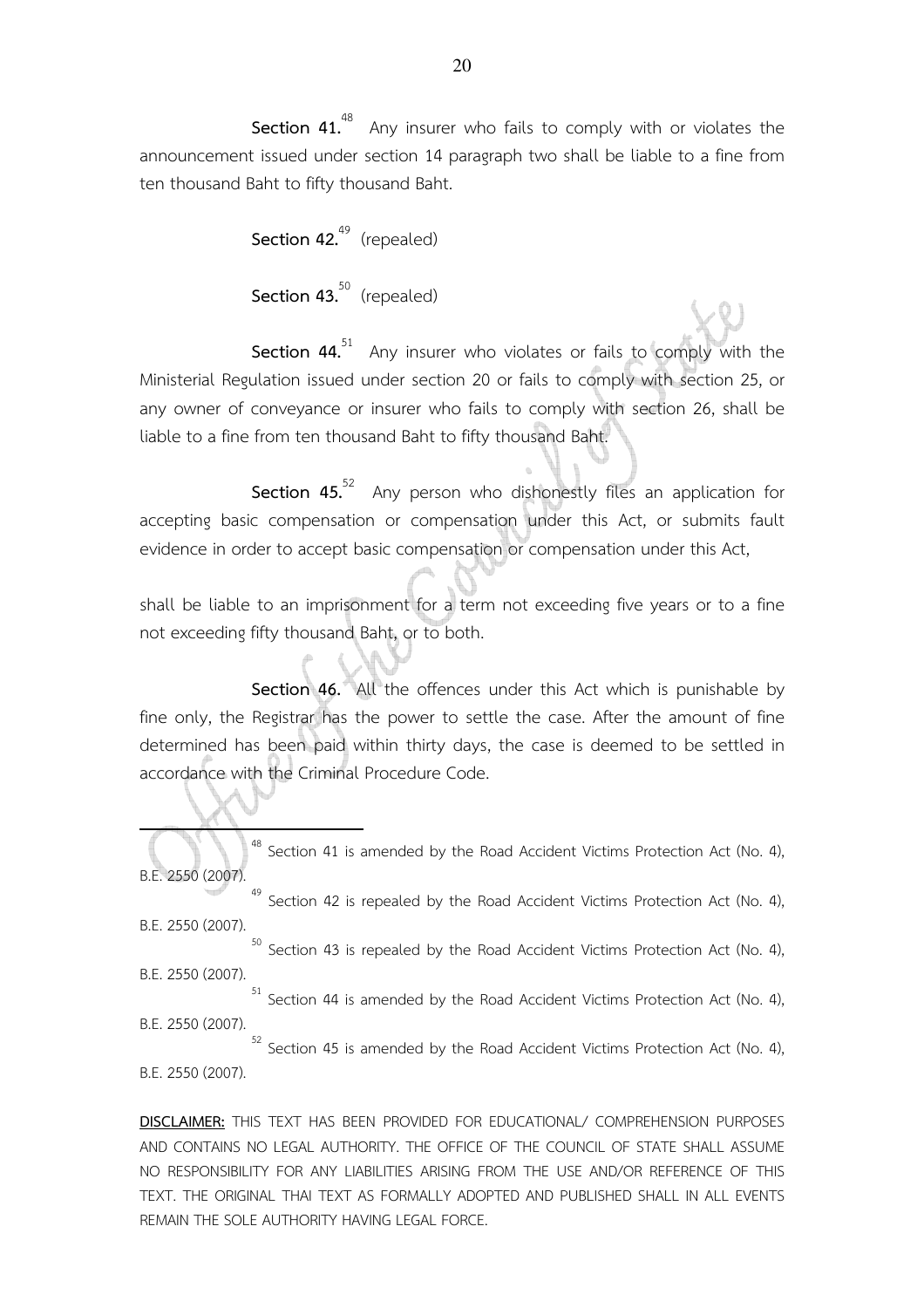## **Transitional Provisions \_\_\_\_\_\_\_**

 **Section 47.** The owner of conveyance who uses or possesses for use conveyance on the date this Act comes into force shall completely provide insurance against loss for victims within one hundred and eighty days from the date this Act comes into force. Pending the expiration of such period, the owner of conveyance shall not be deemed fail to comply with section 7 or section 9.

 The provisions of section 23 (5) shall apply to the owner of conveyance who has already provided insurance against loss under section 7 or section 9.

 Subject to the provisions of paragraph two, the provisions of section 23 shall not be in force until the lapse of three hundred and sixty fives days from the date this Act comes into force.

Coun

Countersigned by Anand Panyarachun Prime Minister